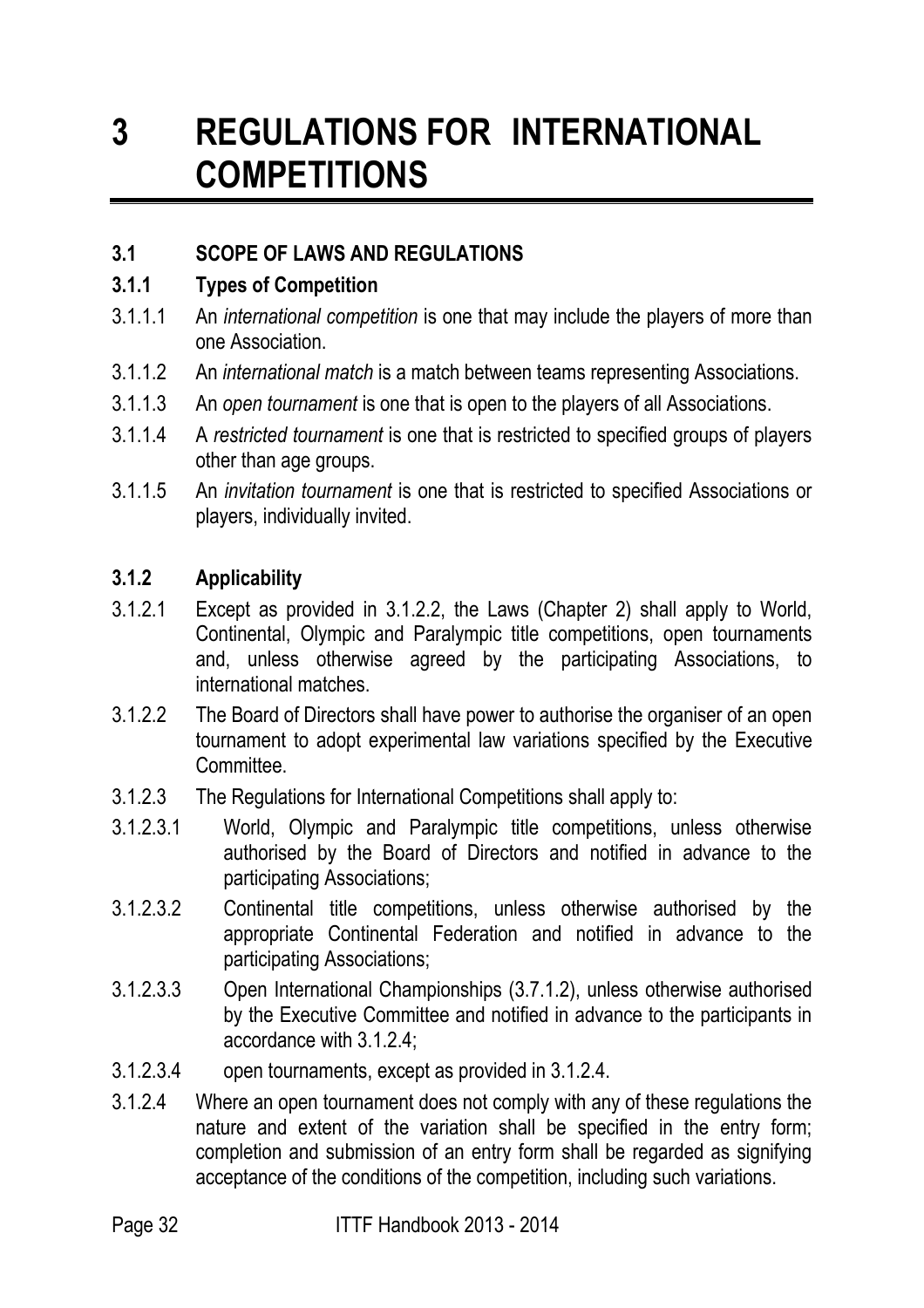- 3.1.2.5 The Laws and Regulations are recommended for all international competitions but, provided that the Constitution is observed, international restricted and invitation tournaments and recognised international competitions organised by unaffiliated bodies may be held under rules laid down by the organising authority.
- 3.1.2.6 The Laws and the Regulations for International Competitions shall be presumed to apply unless variations have been agreed in advance or are made clear in the published rules of the competition.
- 3.1.2.7 Detailed explanations and interpretations of Rules, including equipment specifications for International Competitions, shall be published as Technical or Administrative Leaflets by the Board of Directors; practical instructions and implementation procedures may be issued as Handbooks or Guides by the Executive Committee. These publications may include mandatory parts as well as recommendations or guidance.

#### **3.2 EQUIPMENT AND PLAYING CONDITIONS**

#### **3.2.1 Approved and Authorised Equipment**

- 3.2.1.1 The approval and authorisation of playing equipment shall be conducted on behalf of the Board of Directors by the Equipment Committee; approval or authorisation may be withdrawn by the Board of Directors at any time if its continuation is found to be detrimental to the sport.
- 3.2.1.2 The entry form or prospectus for an open tournament shall specify the brands and colours of table, net assembly and ball to be used; the choice of equipment shall be as laid down by the Association in whose territory the competition is held, selected from brands and types currently approved by the ITTF.
- 3.2.1.3 The covering material on a side of the blade used for striking the ball shall be currently authorised by the ITTF and shall be identified by the ITTF number (when present), the supplier and brand names and shall be attached to the blade so that this identification is clearly visible nearest the handle.

Lists of all approved and authorised equipment and materials are maintained by the ITTF Office and details are available on the ITTF web-site.

3.2.1.4 Table legs shall be at least 40cm from the end line of the table for wheelchair players.

#### **3.2.2 Playing Clothing**

3.2.2.1 Playing clothing shall normally consist of a short-sleeved or sleeveless shirt and shorts or skirt or one-part sports outfits, socks and playing shoes; other garments, such as part or all of a track suit, shall not be worn during play except with the permission of the referee.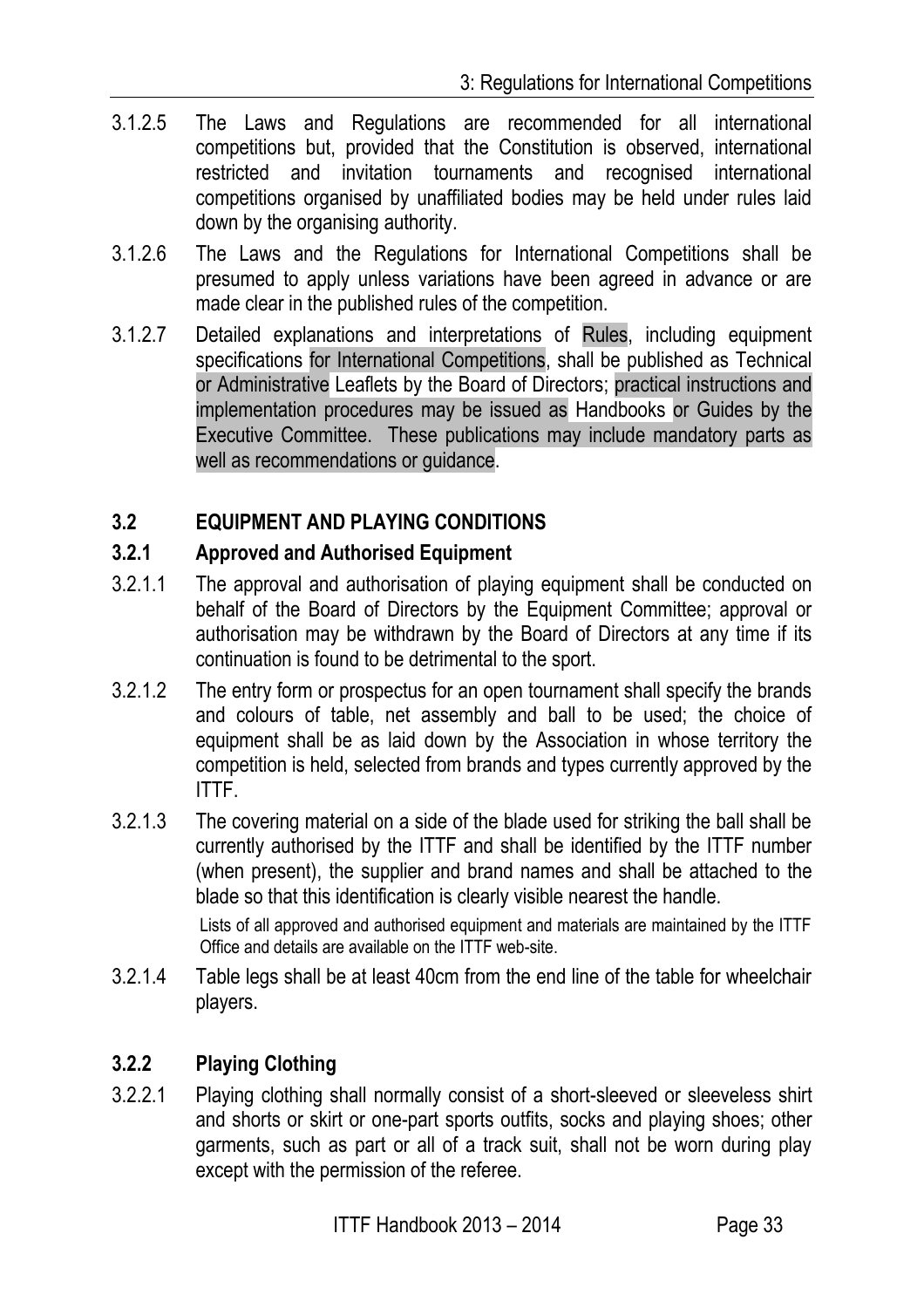#### 3: Regulations for International Competitions

- 3.2.2.2 The main colour of a shirt, skirt or shorts, other than sleeves and collar of a shirt shall be clearly different from that of the ball in use.
- 3.2.2.3 Clothing may bear numbers or lettering on the back of the shirt to identify a player, his or her Association or, in club matches, his or her club, and advertisements in accordance with the provisions of 3.2.5.10; if the back of a shirt bears the player's name, this shall be situated just below the collar.
- 3.2.2.4 Any numbers required by organisers to identify a player shall have priority over advertisements on the centre part of the back of a shirt; such numbers shall be contained within a panel having an area not greater than 600cm<sup>2</sup> .
- 3.2.2.5 Any markings or trimming on the front or side of a playing garment and any objects such as jewellery worn by a player shall not be so conspicuous or brightly reflecting as to unsight an opponent.
- 3.2.2.6 Clothing shall not carry designs or lettering which might cause offence or bring the game into disrepute.
- 3.2.2.7 Any question of the legality or acceptability of playing clothing shall be decided by the referee.
- 3.2.2.8 The players of a team taking part in a team match, and players of the same Association forming a doubles pair in a World, Olympic or Paralympic Title Competition, shall be dressed uniformly, with the possible exception of socks, shoes and the number, size, colour and design of advertisements on clothing. Players of the same Association forming a doubles pair in other international competitions may wear clothes of different manufacturers, if the basic colours are the same and their National Association authorises this procedure.
- 3.2.2.9 Opposing players and pairs shall wear shirts that are of sufficiently different colours to enable them to be easily distinguished by spectators.
- 3.2.2.10 Where opposing players or teams have a similar shirt and cannot agree which of them will change, the decision shall be made by the umpire by lot.
- 3.2.2.11 Players competing in a World, Olympic or Paralympic title competition or Open International Championships shall wear shirt and shorts or skirt of types authorised by their Association.

# **3.2.3 Playing Conditions**

- 3.2.3.1 The playing space shall be rectangular and not less than 14m long, 7m wide and 5m high, but the 4 corners may be covered by surrounds of not more than 1.5m length; for wheelchair events, the playing space may be reduced, but shall not be less than 8m long and 6m wide.
- 3.2.3.2 The following equipment and fittings are to be considered as part of each playing area: The table including the net assembly, umpires tables and chairs, score indicators, towel and ball boxes, printed numbers identifying the table,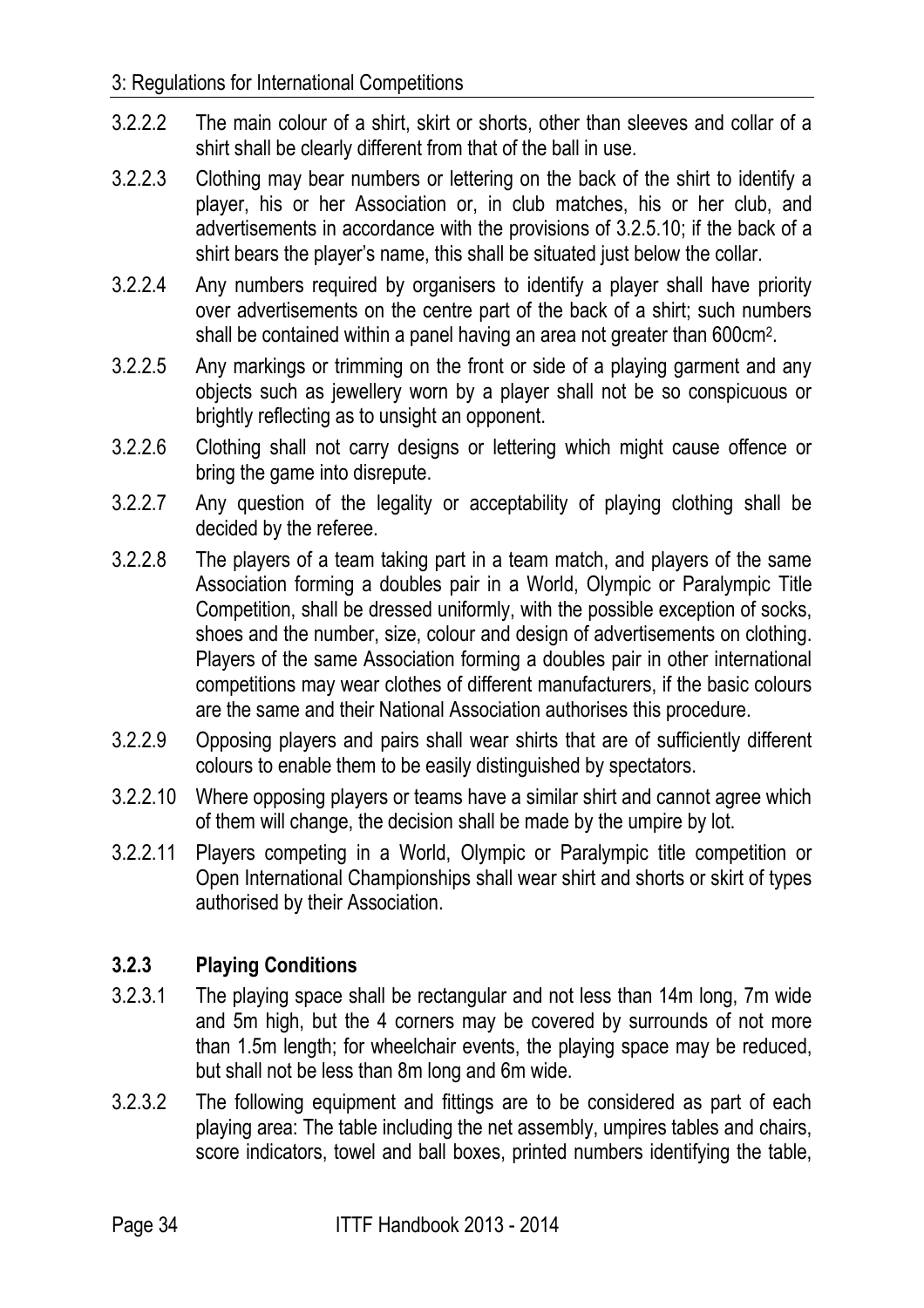surrounds, floor mats, boards on the surrounds indicating the names of players or Associations.

- 3.2.3.3 The playing area shall be enclosed by surrounds about 75cm high, all of the same dark background colour, separating it from adjacent playing areas and from spectators.
- 3.2.3.4 In World, Olympic and Paralympic title competitions the light intensity, measured at the height of the playing surface, shall be at least 1000 lux uniformly over the whole of the playing surface and at least 500 lux elsewhere in the playing area; in other competitions the intensity shall be at least 600 lux uniformly over the playing surface and at least 400 lux elsewhere in the playing area.
- 3.2.3.5 Where several tables are in use, the lighting level shall be the same for all of them, and the level of background lighting in the playing hall shall not be greater than the lowest level in the playing area.
- 3.2.3.6 The light source shall not be less than 5m above the floor.
- 3.2.3.7 The background shall be generally dark and shall not contain bright light sources or daylight through uncovered windows or other apertures.
- 3.2.3.8 The flooring shall not be light-coloured, brightly reflecting or slippery and its surface shall not be of brick, ceramics, concrete or stone; but the flooring may be of concrete for wheelchair events.
- 3.2.3.8.1 In World, Olympic and Paralympic title competitions the flooring shall be of wood or of a brand and type of rollable synthetic material authorised by the ITTF.

#### **3.2.4 Racket Control**

- 3.2.4.1 It is the responsibility of each player to ensure that racket coverings are attached to their racket blade with adhesives that do not contain harmful volatile solvents.
- 3.2.4.2 A racket control centre shall be established at all ITTF World Title, Olympic and Paralympic competitions as well as at a select number of ITTF World Tour and Junior Circuit competitions and may be established at Continental and Regional competitions.
- 3.2.4.2.1 The racket control centre shall test rackets, according to the policy and procedure established by the Executive Committee on recommendation of the Equipment Committee and Umpires and Referees Committee, to ensure that rackets abide by all ITTF regulations including, but not limited to, racket covering thickness, flatness and presence of harmful volatile substances.
- 3.2.4.2.2 The racket control test shall be carried out after the match at random only where the player does not submit the racket for a before match test, but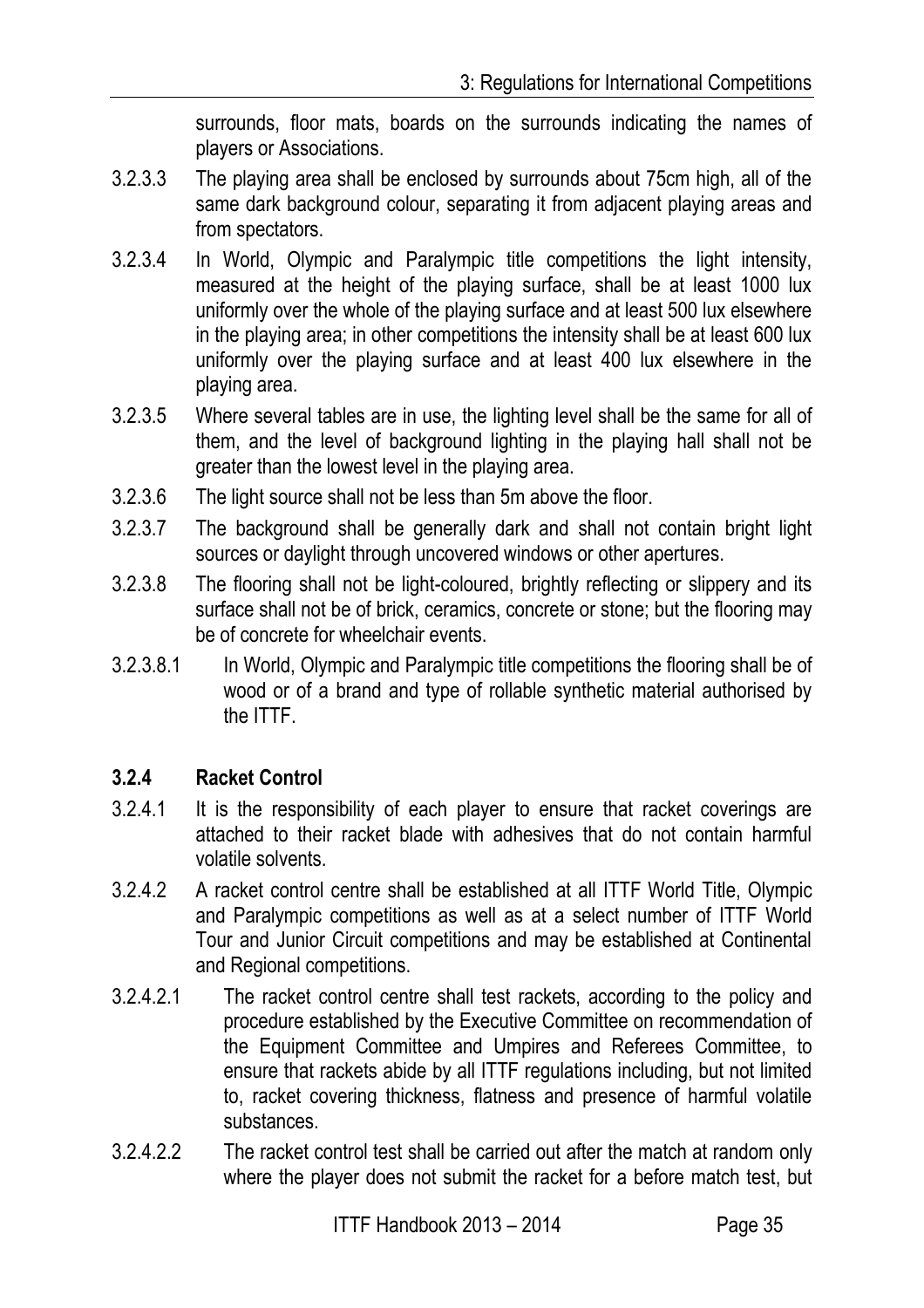from the quarter finals on, racket control tests should be carried out before all the matches of individual events and the selected individual matches in all team matches.

- 3.2.4.2.3 Rackets that do not pass the racket control test before the match cannot be used but may be replaced by a second racket which will be tested after the match; in the case where rackets do not pass a random racket control test after the match, the offending player will be liable to penalties.
- 3.2.4.2.4 All players are entitled to have their rackets tested voluntarily without any penalties before the match.
- 3.2.4.3 Following 4 accumulated failures on any aspect of racket testing in a period of four years, the player may complete the event, but subsequently the Executive Committee will suspend the offending player for 12 months.
- 3.2.4.3.1 The ITTF shall inform the suspended player in writing of such suspension.
- 3.2.4.3.2 The suspended player may appeal to the Court of Arbitration for Sport within 21 days of the receiving of the letter of suspension; should such an appeal be submitted, the player's suspension would remain in force.
- 3.2.4.4 The ITTF shall maintain a register of all racket control failures with effect from 1 September 2010.
- 3.2.4.5 A properly ventilated area shall be provided for the attachment of racket coverings to rackets, and liquid adhesives shall not be used anywhere else at the playing venue.

"Playing venue" means that part of the building used for table tennis and its related activities, facilities and public area.

## **3.2.5 Advertisements and Markings**

- 3.2.5.1 Inside the playing area, advertisements shall be displayed only on equipment or fittings listed in 3.2.3.2 and there shall be no special additional displays.
- 3.2.5.1.1 Advertisements or markings in or next to the playing area shall not be for tobacco goods, alcoholic drinks, harmful drugs or illegal products and they shall be without negative discrimination or connotation on the grounds of race, xenophobia, gender, religion, disabilities or other forms of discrimination.
- 3.2.5.2 At Olympic and Paralympic Games advertisements on playing equipment, on playing clothing and on umpires' clothing shall be according to IOC and IPC regulations respectively.
- 3.2.5.3 With the exception of LED (light-emitting diodes), advertisements on the surrounds of the sides of the playing area, fluorescent, luminescent or glossy colours shall not be used anywhere in the playing area and the background colour of the surrounds shall remain dark (3.2.3.3).
- 3.2.5.3.1 Advertisements on surrounds shall not change during a match from dark to light and vice versa.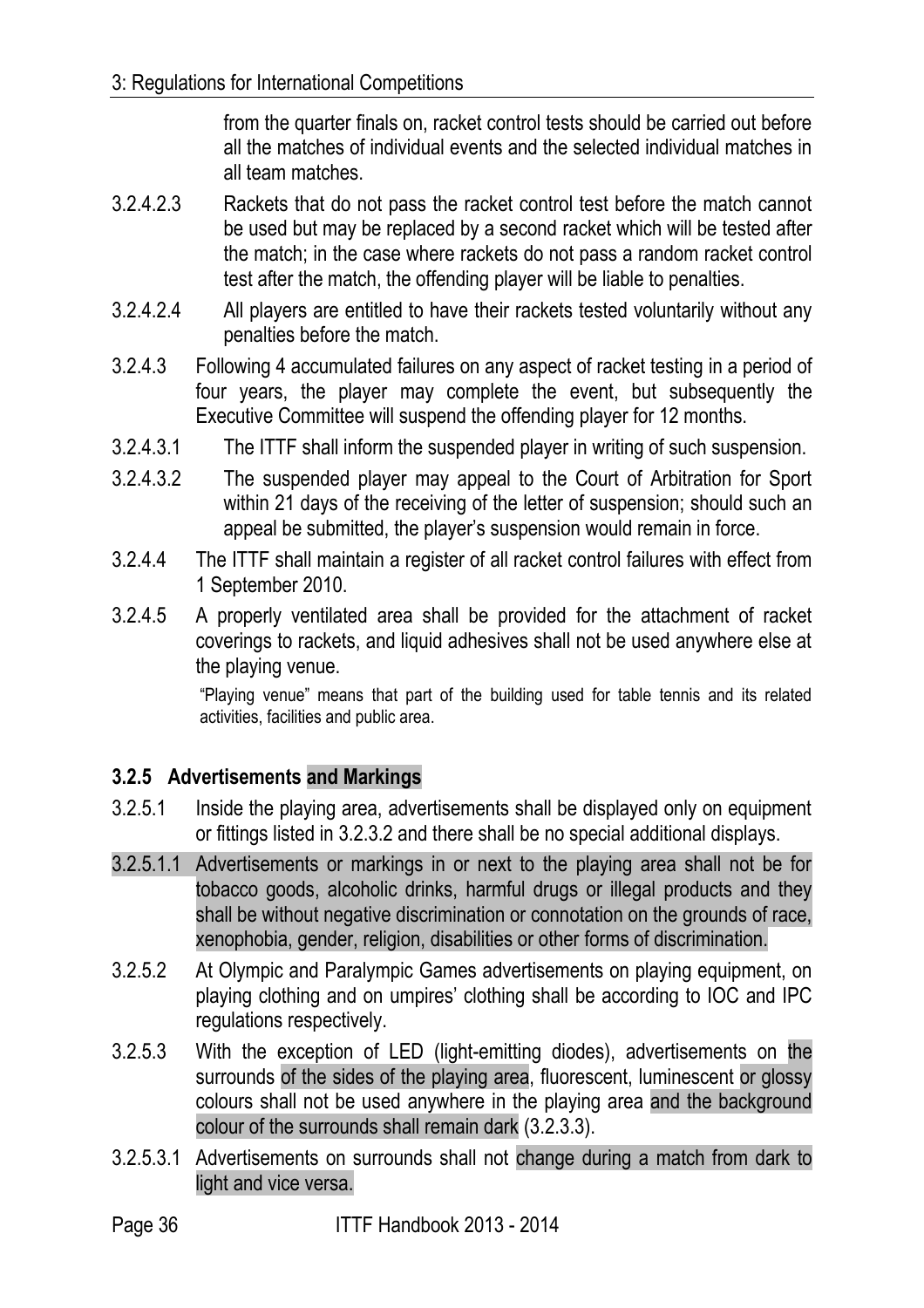- 3.2.5.3.2 LEDs on surrounds shall not be so bright as to disturb players during the match and shall not change when the ball is in play.
- 3.2.5.3.3 LED advertisements shall not be used without prior approval from ITTF.
- 3.2.5.4 Lettering or symbols on the inside of surrounds shall be clearly different from the colour of the ball in use, not more than two colours and shall be contained within a height of 40cm..
- 3.2.5.5 Markings on flooring shall be clearly different from the colour of the ball in use.
- 3.2.5.6 There may be up to 4 advertisements on the floor of the playing area, 1 at each end, each contained within an area of 5m<sup>2</sup>, and 1 at each side of the table, each contained within an area of 2.5m²; they shall not be less than 1m from the surrounds and those at the ends shall not be more than 2m from the surrounds.
- 3.2.5.7 There may be 1 permanent advertisement of the manufacturer's or supplier's name or logo and 1 temporary advertisement on each half of each side of the tabletop and 1 on each end, and each contained within a total length of 60cm. The temporary advertisements shall be clearly separated from any permanent advertisements; they shall not be for other table tennis equipment suppliers and there shall be no advertisement, logo, name of table or name of the manufacturer or supplier of the table on the undercarriage, except if the table manufacturer or supplier is the title sponsor of the tournament.
- 3.2.5.8 Advertisements on nets shall be clearly different from the colour of the ball in use, shall not be within 3cm of the tape along the top edge and shall not obscure visibility through the mesh.
- 3.2.5.9 Advertisements on umpires' tables or other furniture inside the playing area shall be contained within a total area on any face of 750cm<sup>2</sup> .
- 3.2.5.10 Advertisements on playing clothing shall be limited to
- 3.2.5.10.1 the maker's normal trademark, symbol or name contained within a total area of 24cm<sup>2</sup>;
- 3.2.5.10.2 not more than 6 clearly separated advertisements, contained within a combined total area of 600cm<sup>2</sup> , on the front, side or shoulder of a shirt, with not more than 4 advertisements on the front:
- 3.2.5.10.3 not more than 2 advertisements, contained within a total area of 400cm<sup>2</sup> , on the back of a shirt;
- 3.2.5.10.4 not more than 2 advertisements, contained within a combined total area of 120cm<sup>2</sup> , only on the front and the sides of shorts or skirt.
- 3.2.5.11 Advertisements on players' numbers shall be contained within a total area of 100cm<sup>2</sup> .
- 3.2.5.12 Advertisements on umpires' clothing shall be contained within a total area of 40cm<sup>2</sup> .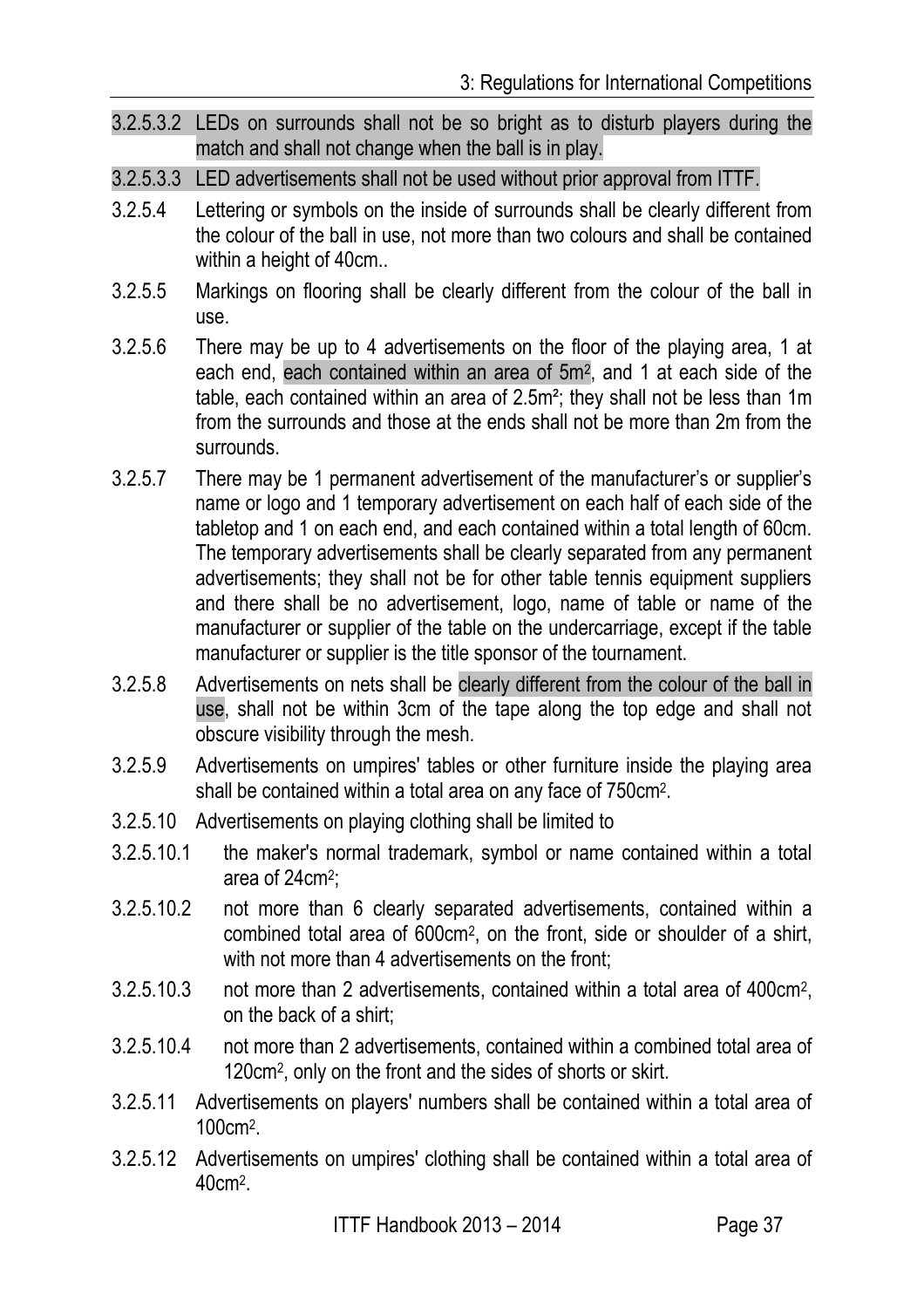#### 3: Regulations for International Competitions

3.2.5.13 There shall be no advertisements on players' clothing or numbers for tobacco goods, alcoholic drinks or harmful drugs.

#### **3.2.6 Doping control**

3.2.6.1 All players participating in international competitions, including Junior competitions, shall be subject to in-competition testing by the ITTF, the player's National Association and any other Anti-Doping Organisation responsible for testing at a competition in which they participate.

#### **3.3 MATCH OFFICIALS**

#### **3.3.1 Referee**

- 3.3.1.1 For each competition as a whole a referee shall be appointed and his or her identity and location shall be made known to the participants and, where appropriate, to the team captains.
- 3.3.1.2 The referee shall be responsible for
- 3.3.1.2.1 the conduct of the draw;
- 3.3.1.2.2 the scheduling of the matches by time and table;
- 3.3.1.2.3 the appointment of match officials;
- 3.3.1.2.4 conducting a pre-tournament briefing for match officials;
- 3.3.1.2.5 checking the eligibility of players;
- 3.3.1.2.6 deciding whether play may be suspended in an emergency;
- 3.3.1.2.7 deciding whether players may leave the playing area during a match;
- 3.3.1.2.8 deciding whether statutory practice periods may be extended;
- 3.3.1.2.9 deciding whether players may wear track suits during a match;
- 3.3.1.2.10 deciding any question of interpretation of Laws or Regulations, including the acceptability of clothing, playing equipment and playing conditions;
- 3.3.1.2.11 deciding whether, and where, players may practise during an emergency suspension of play;
- 3.3.1.2.12 taking disciplinary action for misbehaviour or other breaches of regulations.
- 3.3.1.3 Where, with the agreement of the competition management committee, any of the duties of the referee are delegated to other persons, the specific responsibilities and locations of each of these persons shall be made known to the participants and, where appropriate, to the team captains.
- 3.3.1.4 The referee, or a responsible deputy appointed to exercise authority in his or her absence, shall be present at all times during play.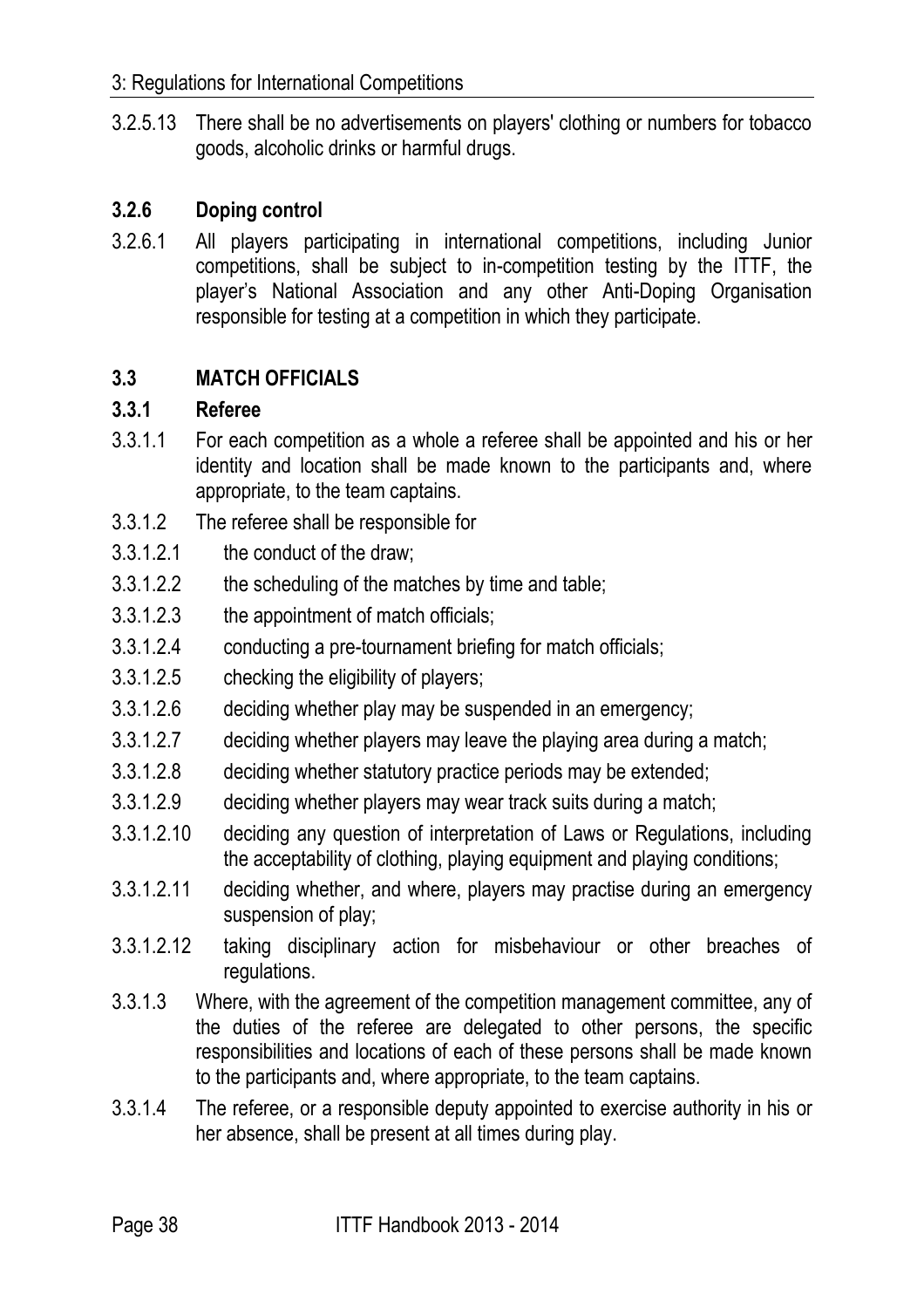- 3.3.1.5 Where the referee is satisfied that it is necessary to do so he or she may replace a match official with another at any time, but he or she may not alter a decision already made by the replaced official on a question of fact within his or her jurisdiction.
- 3.3.1.6 Players shall be under the jurisdiction of the referee from the time at which they arrive at the playing venue until they leave it.

#### **3.3.2 Umpire, Assistant Umpire and Stroke Counter**

- 3.3.2.1 An umpire and an assistant umpire shall be appointed for each match.
- 3.3.2.2 The umpire shall sit or stand in line with the net and the assistant umpire shall sit directly facing him or her, at the other side of the table.
- 3.3.2.3 The umpire shall be responsible for:
- 3.3.2.3.1 checking the acceptability of equipment and playing conditions and reporting any deficiency to the referee;
- 3.3.2.3.2 taking a ball at random as provided in 3.4.2.1.1-2;
- 3.3.2.3.3 conducting the draw for the choice of serving, receiving and ends;
- 3.3.2.3.4 deciding whether the requirements of the service law may be relaxed for a player with physical disability;
- 3.3.2.3.5 controlling the order of serving, receiving and ends and correcting any errors therein;
- 3.3.2.3.6 deciding each rally as a point or a let;
- 3.3.2.3.7 calling the score, in accordance with specified procedure;
- 3.3.2.3.8 introducing the expedite system at the appropriate time;
- 3.3.2.3.9 maintaining the continuity of play;
- 3.3.2.3.10 taking action for breaches of the advice or behaviour regulations;
- 3.3.2.3.11 drawing by lot which player, pair or team shall change their shirt, should opposing players or teams have a similar shirt and cannot agree which of them will change.
- 3.3.2.3.12 ensuring that only authorised persons are at the playing area.
- 3.3.2.4 The assistant umpire shall:
- 3.3.2.4.1 decide whether or not the ball in play touches the edge of the playing surface at the side of the table nearest him or her;
- 3.3.2.4.2 inform the umpire for breaches of the advice or behaviour regulations.
- 3.3.2.5 Either the umpire or the assistant umpire may:
- 3.3.2.5.1 decide that a player's service action is illegal;
- 3.3.2.5.2 decide that, in an otherwise correct service, the ball touches the net assembly;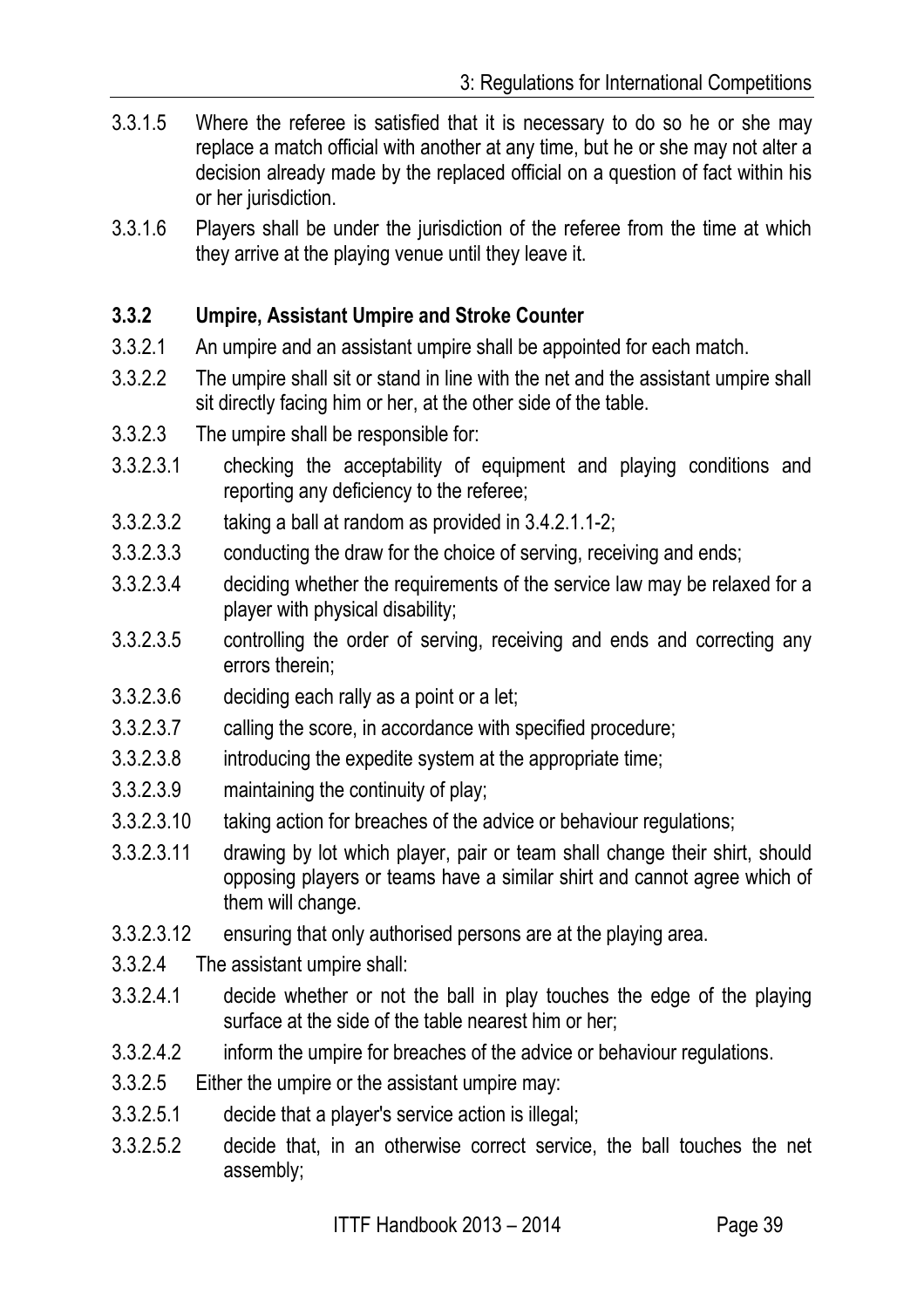- 3.3.2.5.3 decide that a player obstructs the ball;
- 3.3.2.5.4 decide that the conditions of play are disturbed in a way that may affect the outcome of the rally;
- 3.3.2.5.5 time the duration of the practice period, of play and of intervals.
- 3.3.2.6 Either the assistant umpire or a separate official may act as stroke counter, to count the strokes of the receiving player or pair when the expedite system is in operation.
- 3.3.2.7 A decision made by the assistant umpire in accordance with the provisions of 3.3.2.5 may not be overruled by the umpire.
- 3.3.2.8 Players shall be under the jurisdiction of the umpire from the time at which they arrive at the playing area until they leave it.

## **3.3.3 Appeals**

- 3.3.3.1 No agreement between players, in an individual event, or between team captains, in a team event, can alter a decision on a question of fact by the responsible match official, on a question of interpretation of Laws or Regulations by the responsible referee or on any other question of tournament or match conduct by the responsible management committee.
- 3.3.3.2 No appeal may be made to the referee against a decision on a question of fact by the responsible match official or to the management committee on a question of interpretation of Laws or Regulations by the referee.
- 3.3.3.3 An appeal may be made to the referee against a decision of a match official on a question of interpretation of Laws or Regulations, and the decision of the referee shall be final.
- 3.3.3.4 An appeal may be made to the competition management committee against a decision of the referee on a question of tournament or match conduct not covered by the Laws or Regulations, and the decision of the management committee shall be final.
- 3.3.3.5 In an individual event an appeal may be made only by a player participating in the match in which the question has arisen; in a team event an appeal may be made only by the captain of a team participating in the match in which the question has arisen.
- 3.3.3.5.1 The name of the team captain, playing or non-playing, shall be designated beforehand to the umpire.
- 3.3.3.6 A question of interpretation of Laws or Regulations arising from the decision of a referee, or a question of tournament or match conduct arising from the decision of a competition management committee, may be submitted by the player or team captain eligible to make an appeal, through his or her parent Association, for consideration by the ITTF Rules Committee.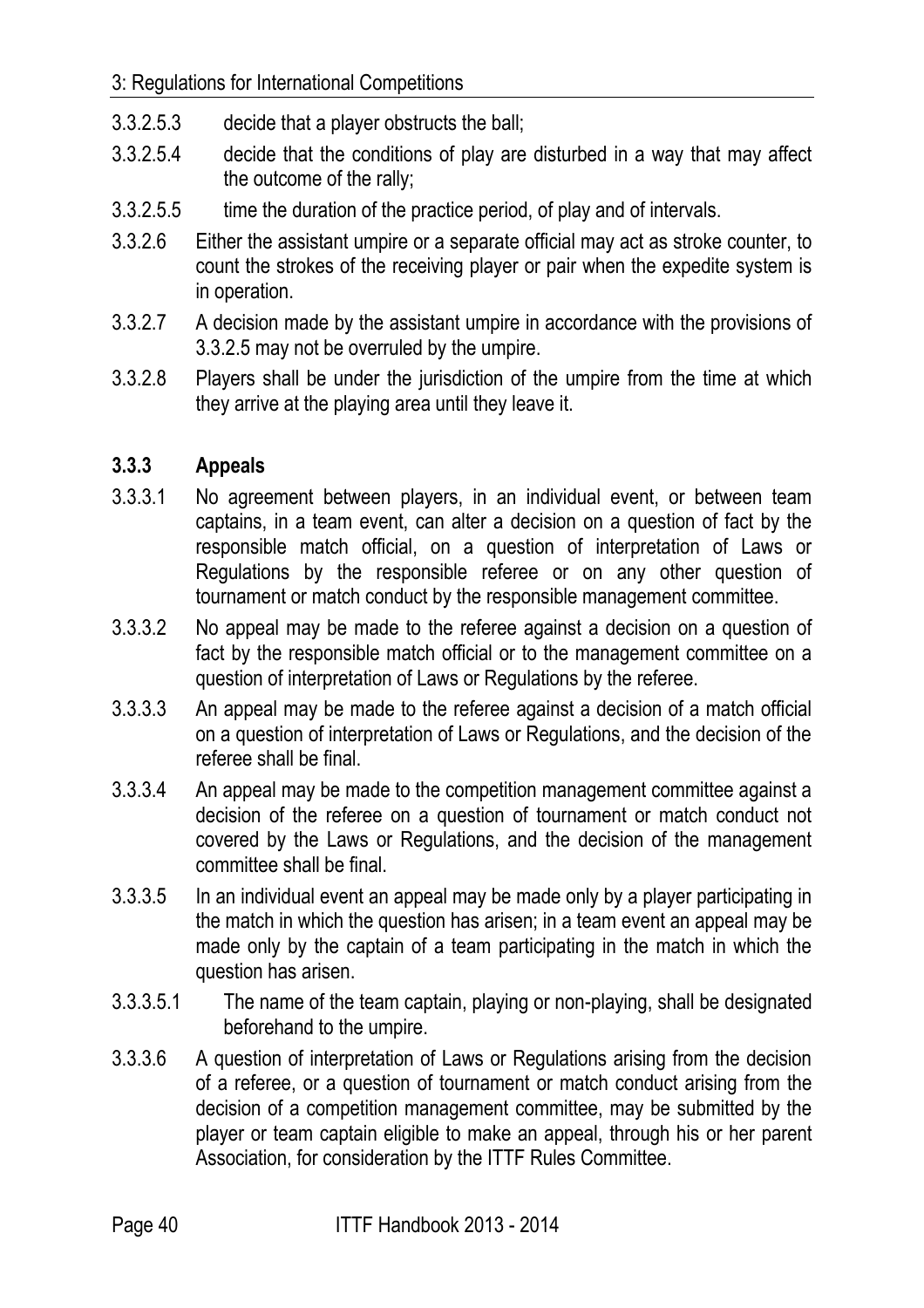3.3.3.7 The Rules Committee shall give a ruling as a guide for future decisions, and this ruling may also be made the subject of a protest by an Association to the Board of Directors or a General Meeting, but it shall not affect the finality of any decision already made by the responsible referee or management committee.

# **3.4 MATCH CONDUCT**

#### **3.4.1 Score Indication**

- 3.4.1.1 The umpire shall call the score as soon as the ball is out of play at the completion of a rally, or as soon as is practicable thereafter.
- 3.4.1.1.1 In calling the score during a game the umpire shall call first the number of points scored by the player or pair due to serve in the next rally of the game and then the number of points scored by the opposing player or pair.
- 3.4.1.1.2 At the beginning of a game and when a change of server is due, the umpire shall point to the next server, and may also follow the score call with the next server's name.
- 3.4.1.1.3 At the end of a game the umpire shall call the number of points scored by the winning player or pair followed by the number of points scored by the losing player or pair and may then name the winning player or pair.
- 3.4.1.2 In addition to calling the score the umpire may use hand signals to indicate his or her decisions.
- 3.4.1.2.1 When a point has been scored, he or she may raise his or her arm nearer to the player or pair who won the point so that the upper arm is horizontal and the forearm is vertical with the closed hand upward.
- 3.4.1.2.2 When for any reason the rally is a let, he or she may raise his or her hand above his or her head to show that the rally has ended.
- 3.4.1.3 The score and, under the expedite system, the number of strokes shall be called in English or in any other language acceptable to both players or pairs and to the umpire.
- 3.4.1.4 The score shall be displayed on mechanical or electrical indicators so that it is clearly visible to the players and the spectators.
- 3.4.1.5 When a player is formally warned for bad behaviour, a yellow marker shall be placed on or near the score indicator.

#### **3.4.2 Equipment**

- 3.4.2.1 Players shall not choose balls in the playing area.
- 3.4.2.1.1 Wherever possible players shall be given the opportunity to choose one or more balls before coming to the playing area and the match shall be played with one of these balls, taken at random by the umpire.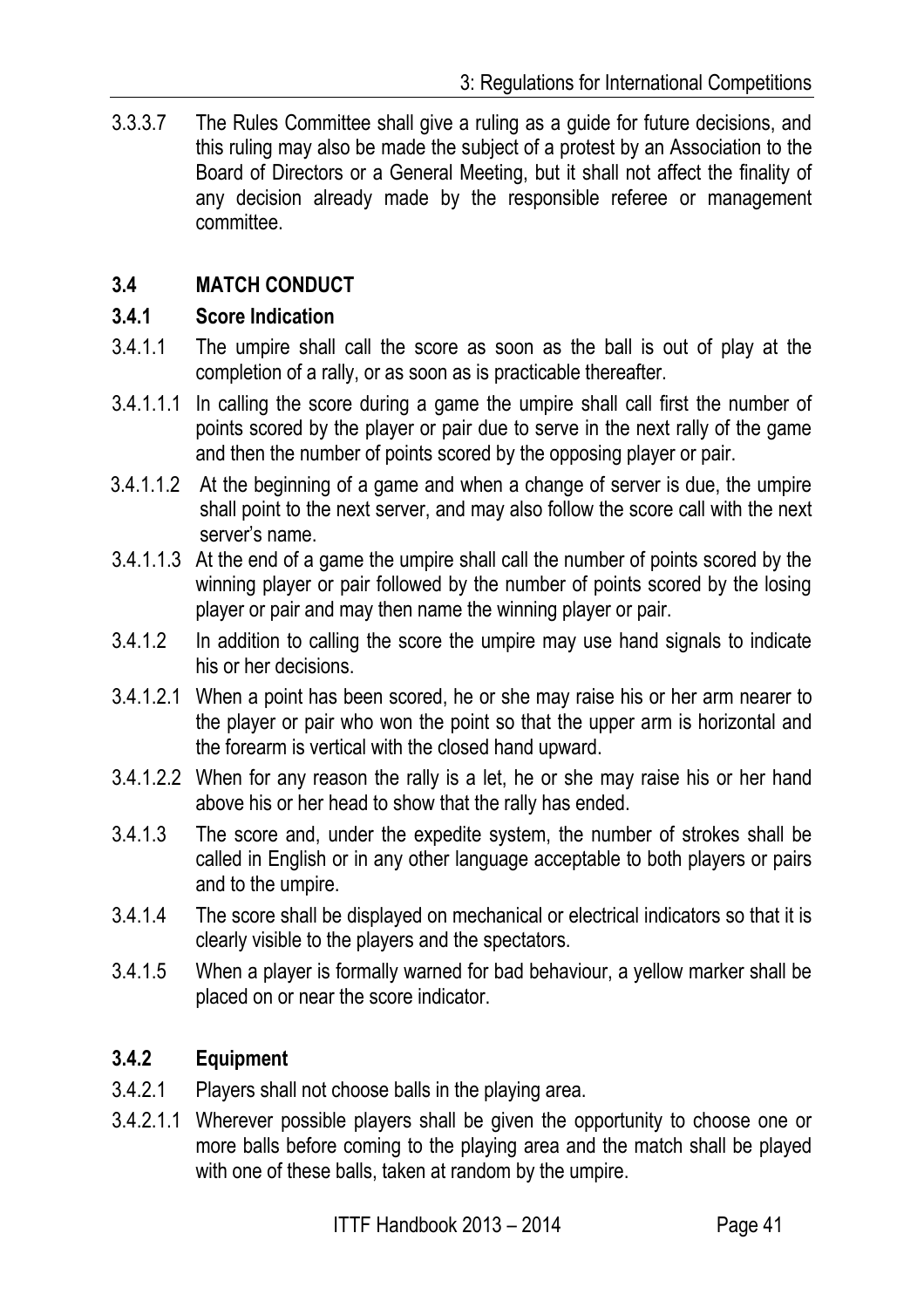- 3.4.2.1.2 If a ball has not been chosen before players come to the playing area, the match shall be played with a ball taken at random by the umpire from a box of those specified for the competition.
- 3.4.2.1.3 If a ball is damaged during a match, it shall be replaced by another of those chosen before the match or, if such a ball is not available, by one taken at random by the umpire from a box of those specified for the competition.
- 3.4.2.2 The racket covering shall be used as it has been authorised by the ITTF without any physical, chemical or other treatment, changing or modifying playing properties, friction, outlook, colour, structure, surface, etc.; in particular, no additives shall be used.
- 3.4.2.3 A racket shall successfully pass all parameters of the racket control tests.
- 3.4.2.4 A racket shall not be replaced during an individual match unless it is accidentally damaged so badly that it cannot be used; if this happens the damaged racket shall be replaced immediately by another which the player has brought with him or her to the playing area or one which is handed to him or her in the playing area.
- 3.4.2.5 Unless otherwise authorised by the umpire, players shall leave their rackets on the table during intervals; but if the racket is strapped to the hand, the umpire shall allow the player to retain his or her racket strapped to the hand during intervals.

## **3.4.3 Practice**

- 3.4.3.1 Players are entitled to practise on the match table for up to 2 minutes immediately before the start of a match but not during normal intervals; the specified practice period may be extended only with the permission of the referee.
- 3.4.3.2 During an emergency suspension of play the referee may allow players to practise on any table, including the match table.
- 3.4.3.3 Players shall be given reasonable opportunity to check and to familiarise themselves with any equipment which they are to use, but this shall not automatically entitle them to more than a few practice rallies before resuming play after the replacement of a damaged ball or racket.

## **3.4.4 Intervals**

- 3.4.4.1 Play shall be continuous throughout an individual match except that any player is entitled to:
- 3.4.4.1.1 an interval of up to 1 minute between successive games of an individual match;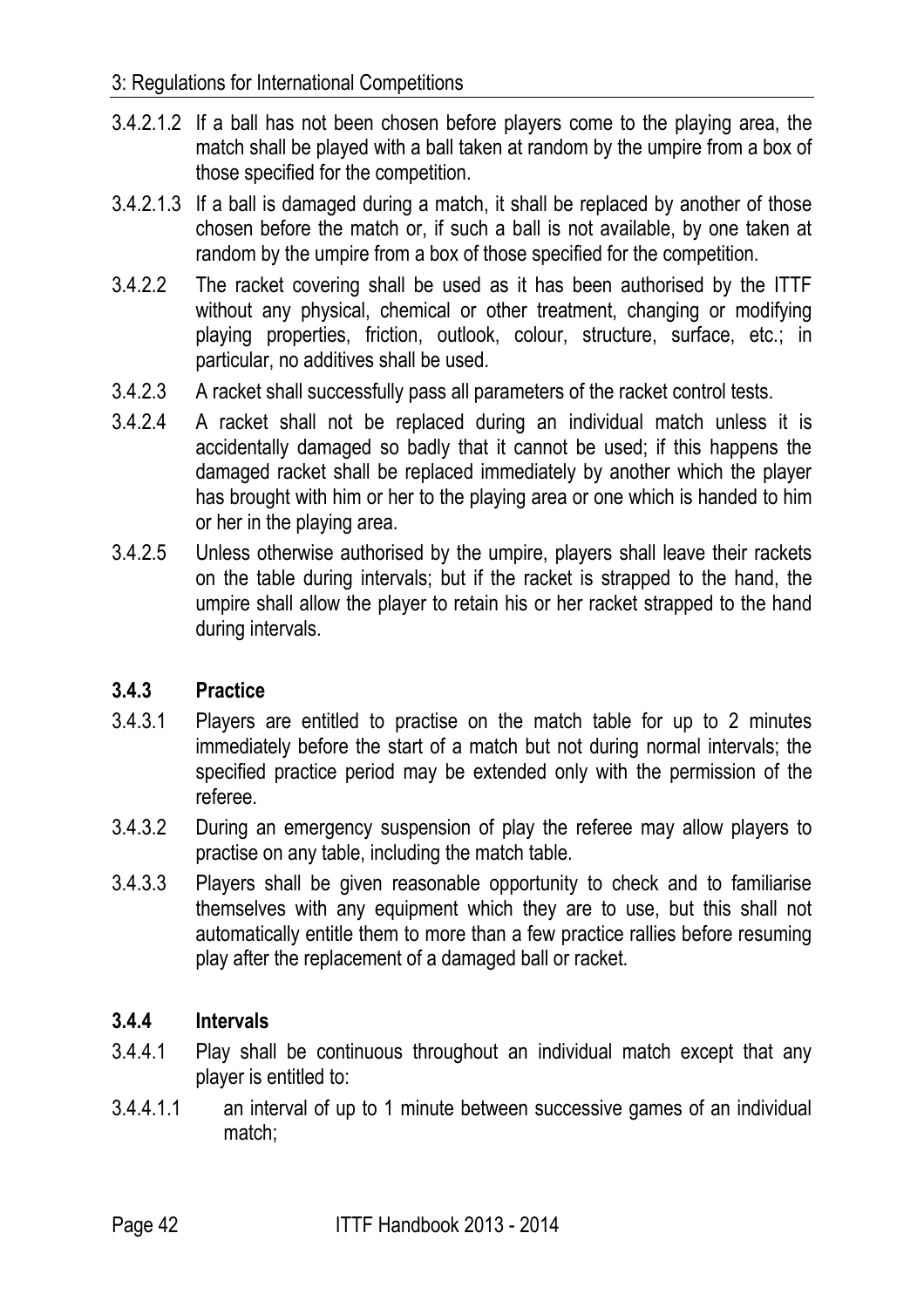- 3.4.4.1.2 brief intervals for towelling after every 6 points from the start of each game and at the change of ends in the last possible game of an individual match.
- 3.4.4.2 A player or pair may claim one time-out period of up to 1 minute during an individual match.
- 3.4.4.2.1 In an individual event the request for a time-out may be made by the player or pair or by the designated adviser; in a team event it may be made by the player or pair or by the team captain.
- 3.4.4.2.2 If a player or pair and an adviser or captain disagree whether a time-out is to be taken, the final decision shall be made by the player or pair in an individual event and by the captain in a team event.
- 3.4.4.2.3 The request for a time-out, which can be made only between rallies in a game, shall be indicated by making a "T" sign with the hands.
- 3.4.4.2.4 On receiving a valid request for a time-out the umpire shall suspend play and shall hold up a white card with the hand on the side of the player or pair who requested it; the white card or another appropriate marker shall be placed on the court of that player or pair.
- 3.4.4.2.5 The white card or marker shall be removed and play resumed as soon as the player or pair making the request is ready to continue or at the end of 1 minute, whichever is the sooner.
- 3.4.4.2.6 If a valid request for a time-out is made simultaneously by or on behalf of both players or pairs, play will resume when both players or pairs are ready or at the end of 1 minute, whichever is the sooner, and neither player or pair shall be entitled to another time-out during that individual match.
- 3.4.4.3 There shall be no intervals between successive individual matches of a team match except that a player who is required to play in successive matches may claim an interval of up to 5 minutes between those matches.
- 3.4.4.4 The referee may allow a suspension of play, of the shortest practical duration, and in no circumstances more than 10 minutes, if a player is temporarily incapacitated by an accident, provided that in the opinion of the referee the suspension is not likely to be unduly disadvantageous to the opposing player or pair.
- 3.4.4.5 A suspension shall not be allowed for a disability which was present or was reasonably to be expected at the beginning of the match, or where it is due to the normal stress of play; disability such as cramp or exhaustion, caused by the player's current state of fitness or by the manner in which play has proceeded, does not justify such an emergency suspension, which may be allowed only for incapacity resulting from an accident, such as injury caused by a fall.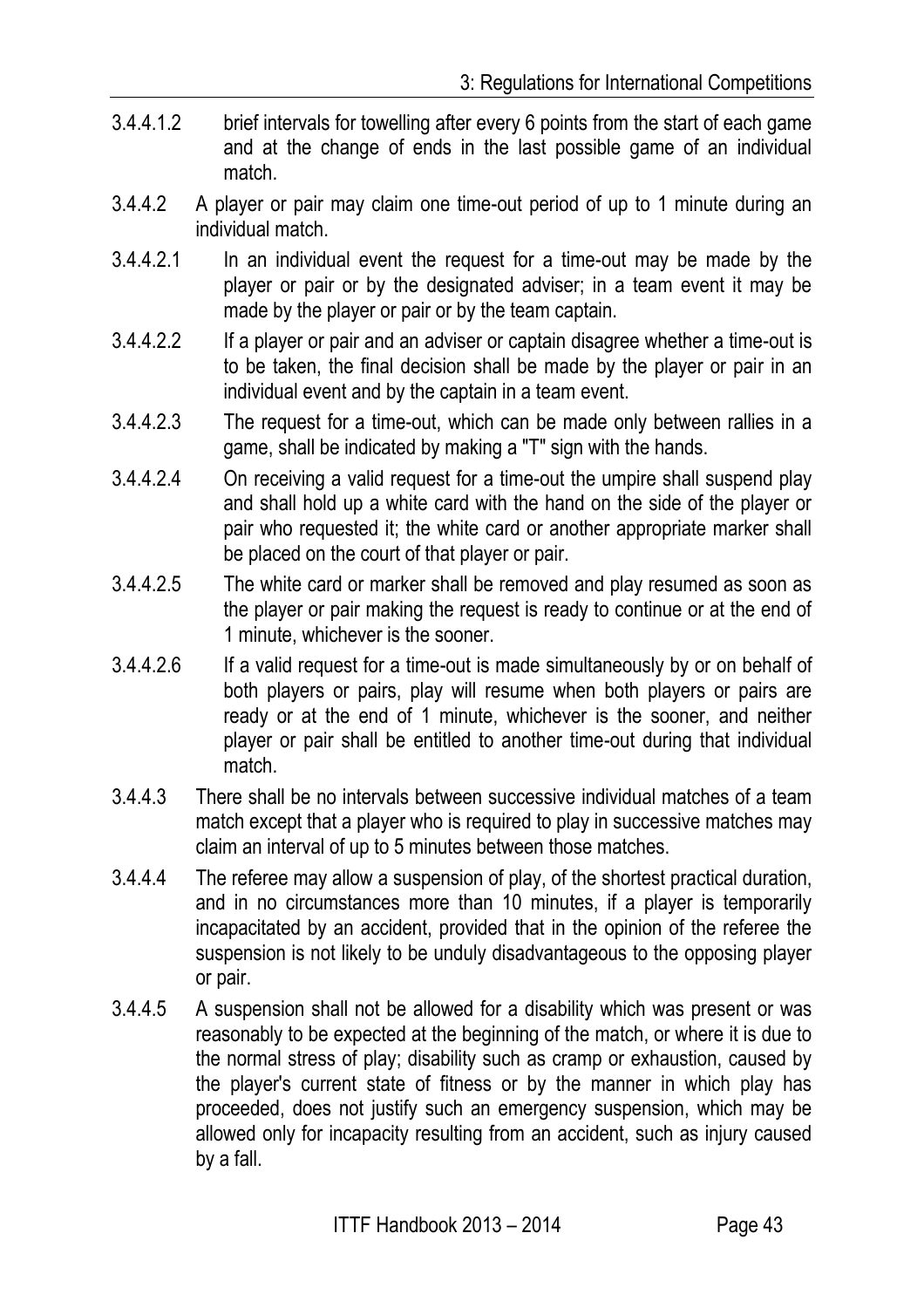#### 3: Regulations for International Competitions

- 3.4.4.6 If anyone in the playing area is bleeding, play shall be suspended immediately and shall not resume until that person has received medical treatment and all traces of blood have been removed from the playing area.
- 3.4.4.7 Players shall remain in or near the playing area throughout an individual match, except with the permission of the referee; during intervals between games and time-outs they shall remain within 3 metres of the playing area, under the supervision of the umpire.

#### **3.5 DISCIPLINE**

#### **3.5.1 Advice**

- 3.5.1.1 In a team event, players may receive advice from anyone authorised to be at the playing area.
- 3.5.1.2 In an individual event, a player or pair may receive advice only from one person, designated beforehand to the umpire, except that where the players of a doubles pair are from different Associations each may designate an adviser, but with regard to 3.5.1 and 3.5.2 these two advisors shall be treated as a unit; if an unauthorised person gives advice the umpire shall hold up a red card and send him or her away from the playing area.
- 3.5.1.3 Players may receive advice only during the intervals between games or during other authorised suspension of play, and not between the end of practice and the start of a match; if any authorised person gives advice at other times the umpire shall hold up a yellow card to warn him or her that any further such offence will result in his or her dismissal from the playing area.
- 3.5.1.4 After a warning has been given, if in the same team match or the same match of an individual event anyone again gives advice illegally, the umpire shall hold up a red card and send him or her away from the playing area, whether or not he or she was the person warned.
- 3.5.1.5 In a team match the dismissed adviser shall not be allowed to return, except when required to play, and he or she shall not be replaced by another adviser until the team match has ended; in an individual event he or she shall not be allowed to return until the individual match has ended.
- 3.5.1.6 If the dismissed adviser refuses to leave, or returns before the end of the match, the umpire shall suspend play and report to the referee.
- 3.5.1.7 These regulations shall apply only to advice on play and shall not prevent a player or captain, as appropriate, from making a legitimate appeal nor hinder a consultation with an interpreter or Association representative on the explanation of a juridical decision.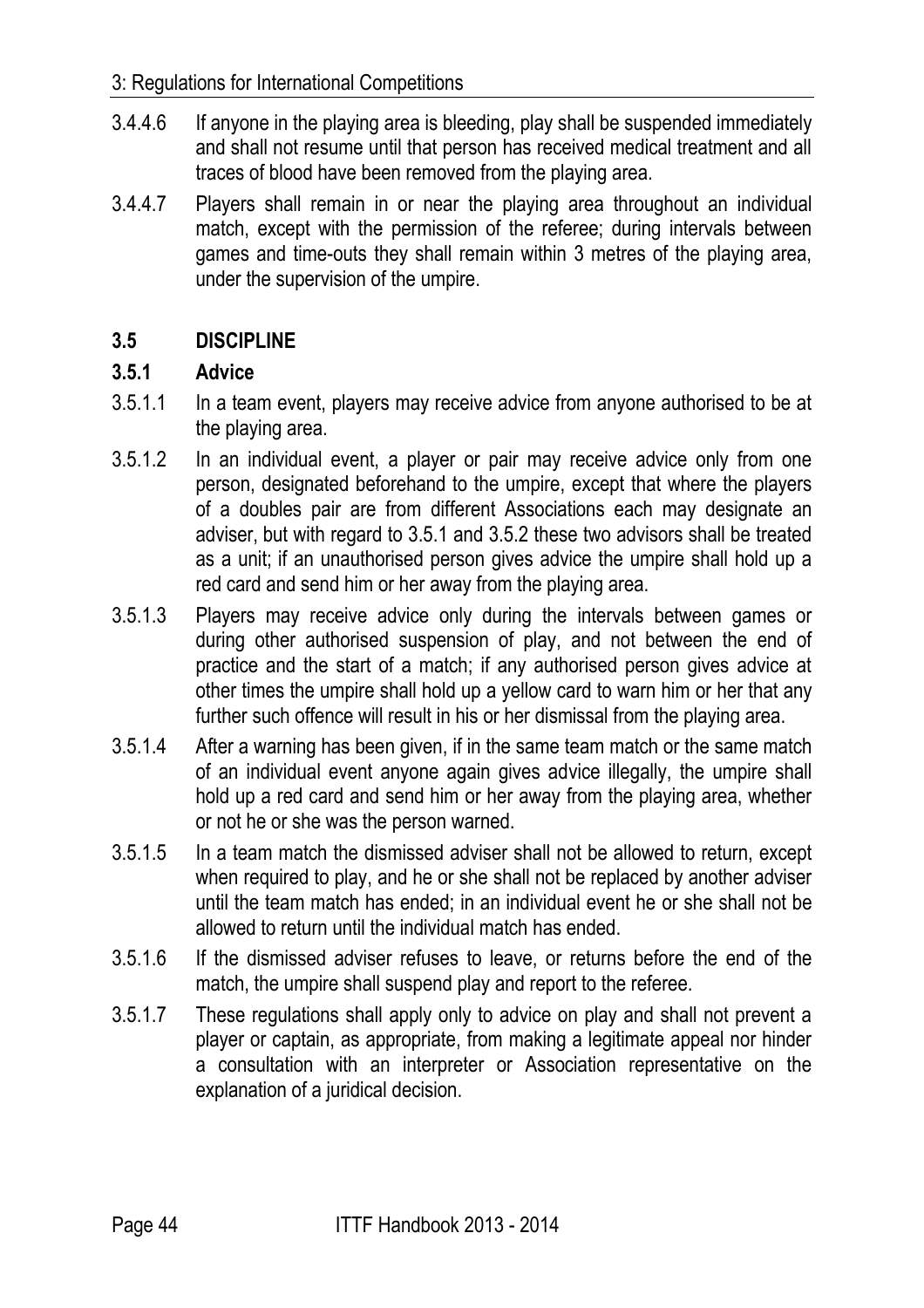#### **3.5.2 Misbehaviour**

- 3.5.2.1 Players and coaches or other advisers shall refrain from behaviour that may unfairly affect an opponent, offend spectators or bring the sport into disrepute, such as abusive language, deliberately breaking the ball or hitting it out of the playing area, kicking the table or surrounds and disrespect of match officials.
- 3.5.2.2 If at any time a player, a coach or another adviser commits a serious offence the umpire shall suspend play and report immediately to the referee; for less serious offences the umpire may, on the first occasion, hold up a yellow card and warn the offender that any further offence is liable to incur penalties.
- 3.5.2.3 Except as provided in 3.5.2.2 and 3.5.2.5, if a player who has been warned commits a second offence in the same individual match or team match, the umpire shall award 1 point to the offender's opponent and for a further offence he shall award 2 points, each time holding up a yellow and a red card together.
- 3.5.2.4 If a player against whom 3 penalty points have been awarded in the same individual match or team match continues to misbehave, the umpire shall suspend play and report immediately to the referee.
- 3.5.2.5 If a player changes his or her racket during an individual match when it has not been damaged, the umpire shall suspend play and report to the referee.
- 3.5.2.6 A warning or penalty incurred by either player of a doubles pair shall apply to the pair, but not to the non-offending player in a subsequent individual match of the same team match; at the start of a doubles match the pair shall be regarded as having incurred the higher of any warnings or penalties incurred by either player in the same team match.
- 3.5.2.7 Except as provided in 3.5.2.2, if a coach or another adviser who has been warned commits a further offence in the same individual match or team match, the umpire shall hold up a red card and send him or her away from the playing area until the end of the team match or, in an individual event, of the individual match.
- 3.5.2.8 The referee shall have power to disqualify a player from a match, an event or a competition for seriously unfair or offensive behaviour, whether reported by the umpire or not; as he or she does so he or she shall hold up a red card.
- 3.5.2.9 If a player is disqualified from 2 matches of a team or individual event he or she shall automatically be disqualified from that team event or individual competition.
- 3.5.2.10 The referee may disqualify for the remainder of a competition anyone who has twice been sent away from the playing area during that competition.
- 3.5.2.11 If a player is disqualified from an event or competition for any reason, he or she shall automatically forfeit any associated title, medal, prize money or ranking points.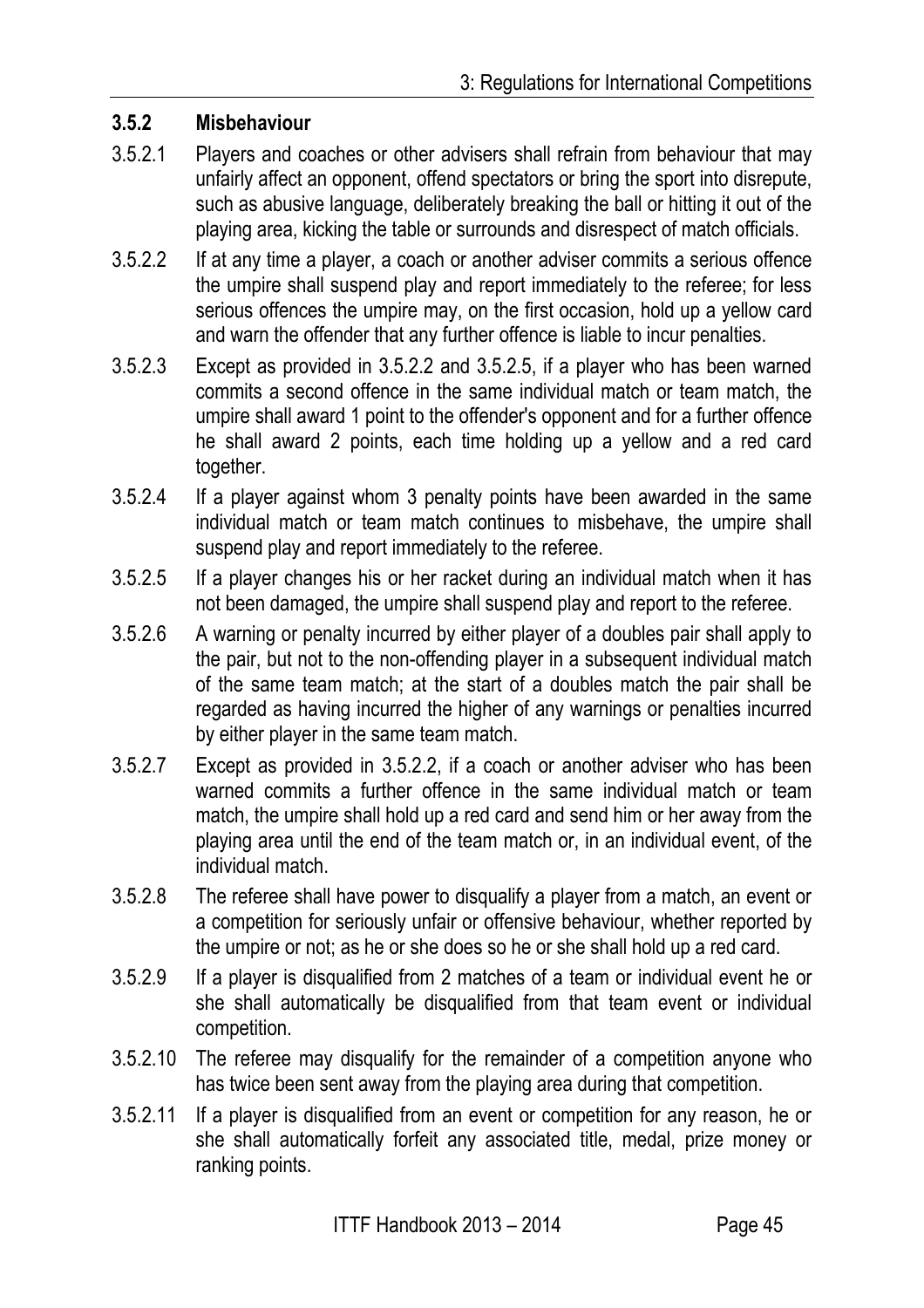3.5.2.12 Cases of very serious misbehaviour shall be reported to the offender's Association.

#### **3.5.3 Good Presentation**

- 3.5.3.1 Players, coaches and officials shall uphold the object of good presentation of the sport and safeguard its integrity by refraining from any attempt to influence the elements of a competition in a manner contrary to sporting ethics:
- 3.5.3.1.1 Players have to do their utmost to win a match and shall not withdraw except for reasons of illness or injury.
- 3.5.3.1.2 Players, coaches and officials shall not participate in any form of or support betting or gambling related to their own matches and competitions.
- 3.5.3.2 Any player who deliberately fails to comply with these principles shall be disciplined by total or partial loss of prize money in prize events and/or by suspension from ITTF events.
- 3.5.3.3 In the event of complicity proven against any adviser or official the relevant national Association is also expected to discipline this person.
- 3.5.3.4 A Disciplinary Panel appointed by the Executive Committee, consisting of 4 members and a chair, shall decide on whether an infringement committed and if necessary on appropriate sanctions; this Disciplinary Panel shall decide according to directives given by the Executive Committee.
- 3.5.3.5 An appeal against the Disciplinary Panel's decision may be made by the disciplined player, adviser or official within 15 days to the ITTF Executive Committee whose decision on the matter shall be final.

## **3.6 DRAW FOR KNOCK-OUT COMPETITIONS**

#### **3.6.1 Byes and Qualifiers**

- 3.6.1.1 The number of places in the first round proper of a knockout event shall be a power of 2.
- 3.6.1.1.1 If there are fewer entries than places, the first round shall include enough byes to make up the required number.
- 3.6.1.1.2 If there are more entries than places, a qualifying competition shall be held such that the number of qualifiers and the number of direct entries together make up the required number.
- 3.6.1.2 Byes shall be distributed as evenly as possible throughout the first round, being placed first against seeded places, in seeding order.
- 3.6.1.3 Qualifiers shall be drawn as evenly as possible among the halves, quarters, eighths or sixteenths of the draw, as appropriate.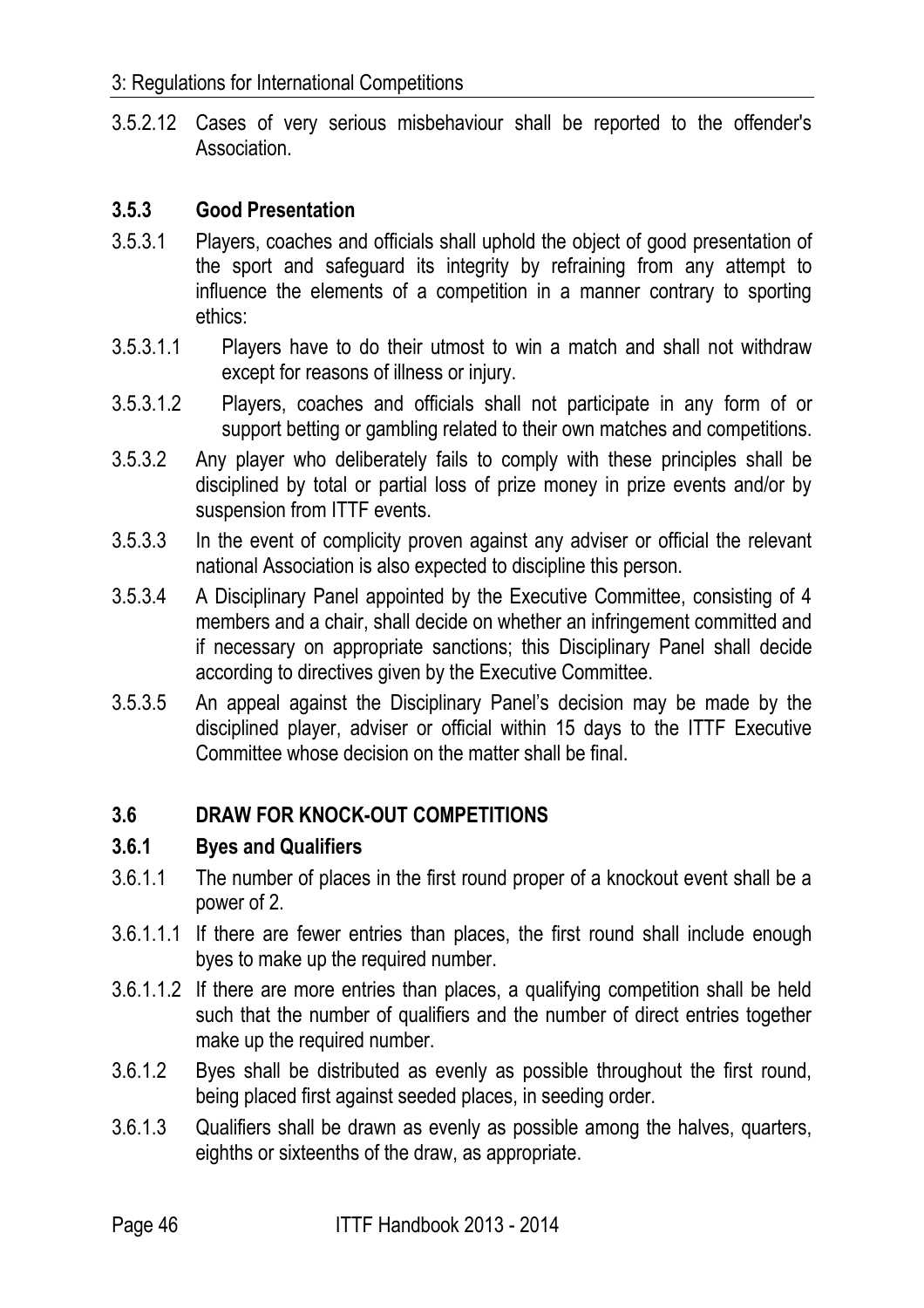#### **3.6.2 Seeding by Ranking**

- 3.6.2.1 The highest ranked entries in an event shall be seeded so that they cannot meet before the closing rounds.
- 3.6.2.2 The number of entries to be seeded shall not exceed the number of entries in the 1st round proper of the event.
- 3.6.2.3 The entry ranked 1 shall be placed at the top of the first half of the draw and the entry ranked 2 at the bottom of the second half, but all other seeded entries shall be drawn among specified places in the draw, as follows:
- 3.6.2.3.1 the entries ranked 3 and 4 shall be drawn between the bottom of the first half of the draw and the top of the second half;
- 3.6.2.3.2 the entries ranked 5-8 shall be drawn among the bottom places of the odd-numbered quarters of the draw and the top places of the evennumbered quarters;
- 3.6.2.3.3 the entries ranked 9-16 shall be drawn among the bottom places of the odd-numbered eighths of the draw and the top places of the evennumbered eighths;
- 3.6.2.3.4 the entries ranked 17-32 shall be drawn among the bottom places of the odd-numbered sixteenths of the draw and the top places of the evennumbered sixteenths.
- 3.6.2.4 In a team knockout event only the highest ranked team from an Association shall be eligible for seeding by ranking.
- 3.6.2.5 Seeding by ranking shall follow the order of the latest ranking list published by the ITTF except that:
- 3.6.2.5.1 where all the entries eligible for seeding are from Associations belonging to the same Continental Federation the latest list published by that Federation shall take precedence;
- 3.6.2.5.2 where all the entries eligible for seeding are from the same Association the latest list published by that Association shall take precedence.

#### **3.6.3 Seeding by Association Nomination**

- 3.6.3.1 Nominated players and pairs of the same Association shall, as far as possible, be separated so that they cannot meet before the closing rounds of an event.
- 3.6.3.2 Associations shall list their nominated players and pairs in descending order of playing strength, starting with any players included in the ranking list used for seeding, in the order of that list.
- 3.6.3.3 The entries ranked 1 and 2 shall be drawn into different halves and those ranked 3 and 4 into quarters other than those occupied by the first two.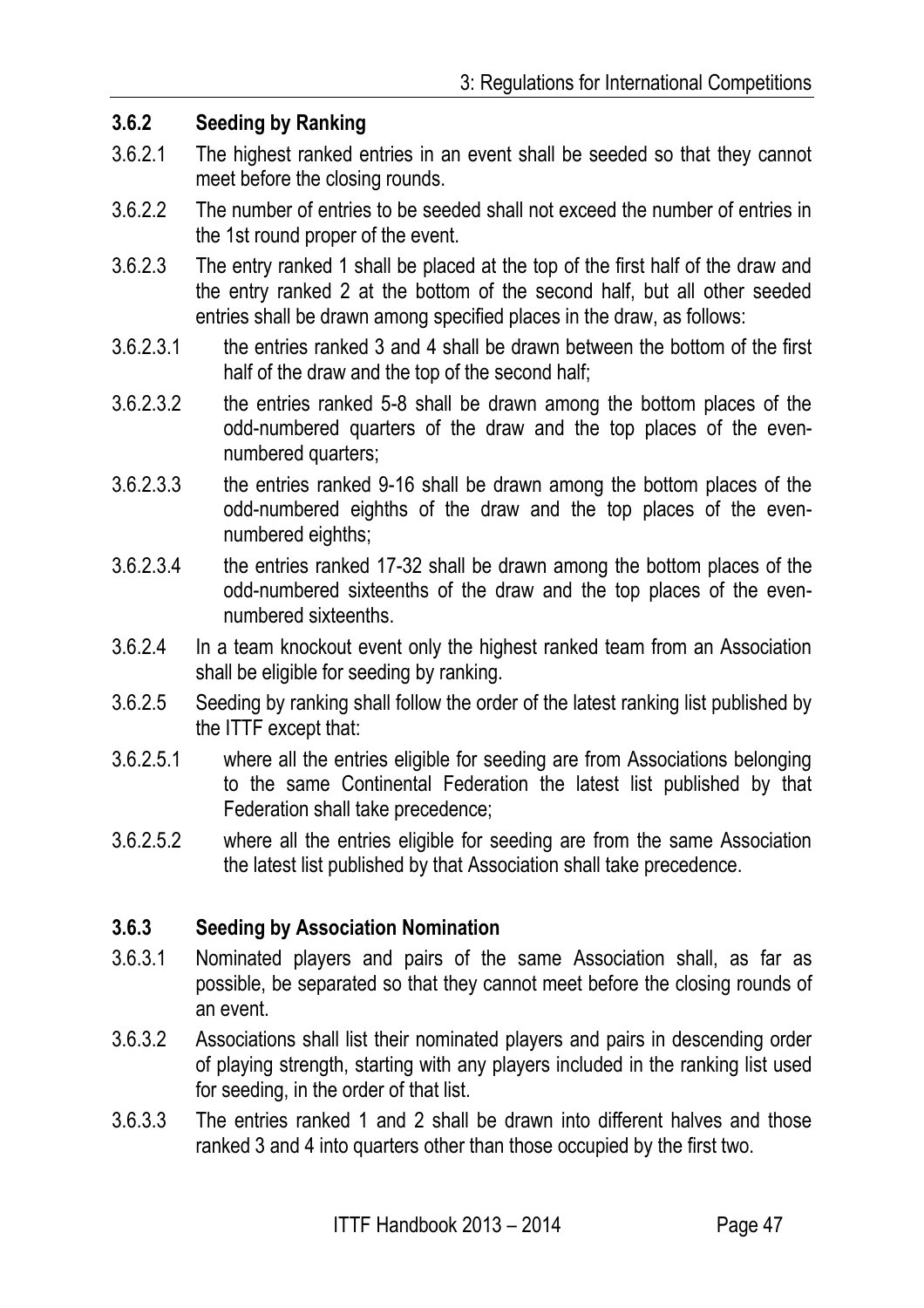- 3.6.3.4 The entries ranked 5-8 shall be drawn as evenly as possible into eighths other than those occupied by the first four.
- 3.6.3.5 The entries ranked 9-16 shall be drawn as evenly as possible into sixteenths other than those occupied by higher ranked players or pairs and so on, until all the entries have been allocated.
- 3.6.3.6 A men's or women's doubles pair consisting of players from different Associations shall be considered a pair of the Association of the player ranked higher in the World Ranking List, or, if neither player is in this list, in the appropriate Continental Ranking List; if neither player is included in a World or Continental Ranking List, the pair shall be considered a member of the Association whose team is ranked higher in the appropriate World Team Ranking List.
- 3.6.3.7 A mixed doubles pair consisting of players from different Associations shall be considered a pair of the Association to which the man belongs.
- 3.6.3.8 Alternatively, any doubles pair consisting of players from different Associations may be considered a pair of both of these Associations.
- 3.6.3.9 In a qualifying competition, entries from the same Association, up to the number of qualifying groups, shall be drawn into separate groups in such a way that qualifiers are, as far as possible, separated in accordance with the principles of 3.6.3.3-5.

## **3.6.4 Alterations**

- 3.6.4.1 A completed draw may be altered only with the permission of the responsible management committee and, where appropriate, the agreement of the representatives of Associations directly concerned.
- 3.6.4.2 The draw may be altered only to correct errors and genuine misunderstandings in the notification and acceptance of entry, to correct serious imbalance, as provided in 3.6.5, or to include additional players or pairs, as provided in 3.6.6.
- 3.6.4.3 No alterations other than necessary deletions shall be made to the draw of an event after it has started; for the purpose of this regulation a qualifying competition may be regarded as a separate event.
- 3.6.4.4 A player shall not be deleted from the draw without his or her permission, unless he or she is disqualified; such permission must be given either by the player if he or she is present or, if he or she is absent, by his or her authorised representative.
- 3.6.4.5 A doubles pair shall not be altered if both players are present and fit to play, but injury, illness or absence of one player may be accepted as justification for an alteration.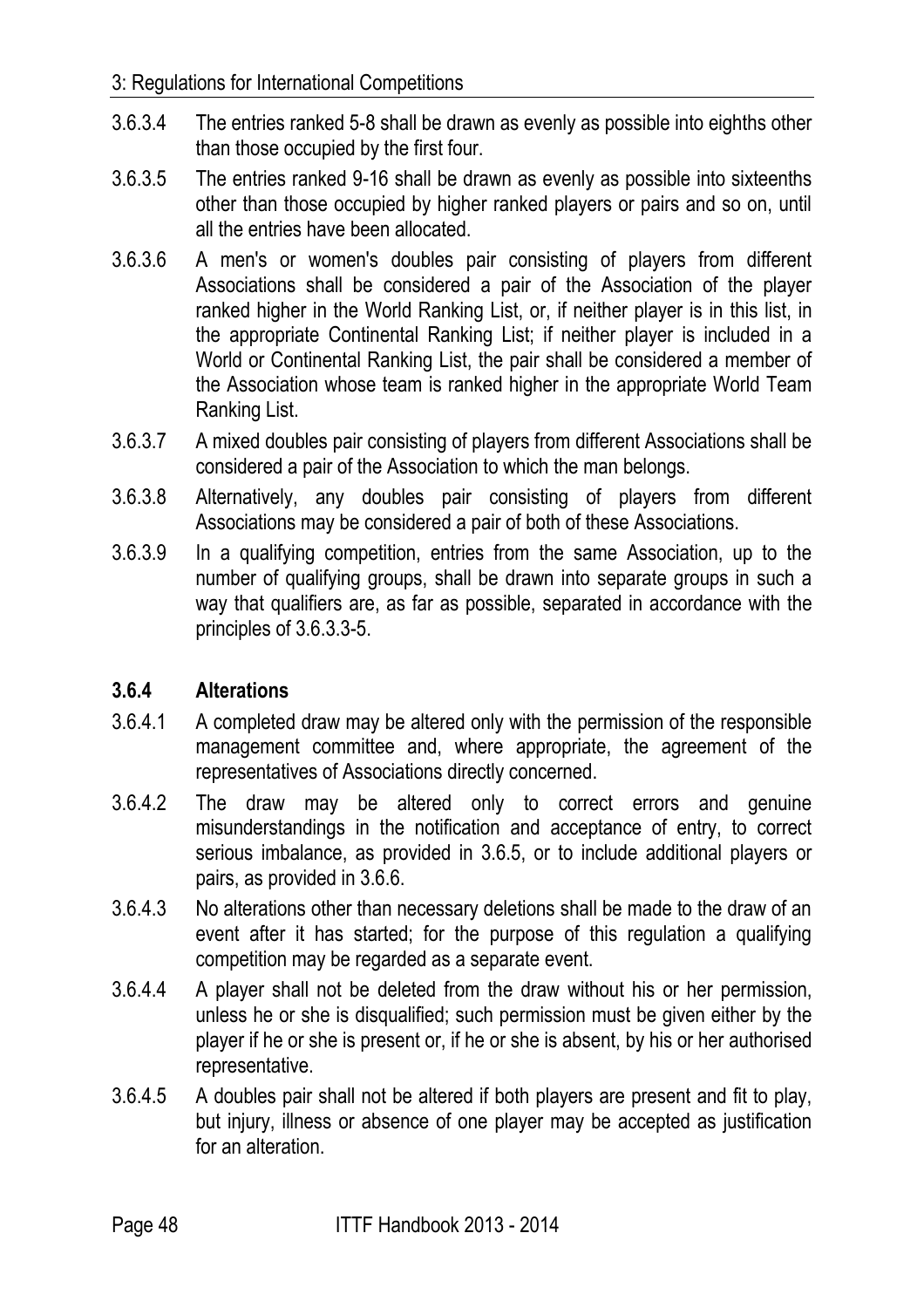#### **3.6.5 Re-draw**

- 3.6.5.1 Except as provided in 3.6.4.2, 3.6.4.5 and 3.6.5.2, a player shall not be moved from one place in the draw to another and if for any reason the draw becomes seriously unbalanced the event shall, wherever possible, be completely re-drawn.
- 3.6.5.2 Exceptionally, where the imbalance is due to the absence of several seeded players or pairs from the same section of the draw, the remaining seeded players or pairs only may be re-numbered in ranking order and re-drawn to the extent possible among the seeded places, taking account as far as is practicable of the requirements for seeding by Association nomination.

#### **3.6.6 Additions**

- 3.6.6.1 Players not included in the original draw may be added later, at the discretion of the responsible management committee and with the agreement of the referee.
- 3.6.6.2 Any vacancies in seeded places shall first be filled, in ranking order, by drawing into them the strongest new players or pairs; any further players or pairs shall be drawn into vacancies due to absence or disqualification and then into byes other than those against seeded players or pairs.
- 3.6.6.3 Any players or pairs who would have been seeded by ranking if they had been included in the original draw may be drawn only into vacancies in seeded places.

## **3.7 ORGANISATION OF COMPETITIONS**

#### **3.7.1 Authority**

- 3.7.1.1 Provided the Constitution is observed, any Association may organise or authorise open, restricted or invitation tournaments within its territory or may arrange international matches.
- 3.7.1.2 In any season, an Association may nominate one senior, one junior and one veterans' open tournament which it organises as its Senior, Junior or Veterans' Open International Championships.
- 3.7.1.3 Players from affiliated ITTF member Associations, when competing internationally, can only participate in ITTF events, ITTF approved events and ITTF registered events entered through their national Association, as well as in ITTF recognised events entered through their National Olympic Committee or National Paralympic Committee respectively. Participation in any other type of event can only be allowed with the express written permission of the national Association of the player or the ITTF; permission to players will be considered given unless a specific or general notification is made by the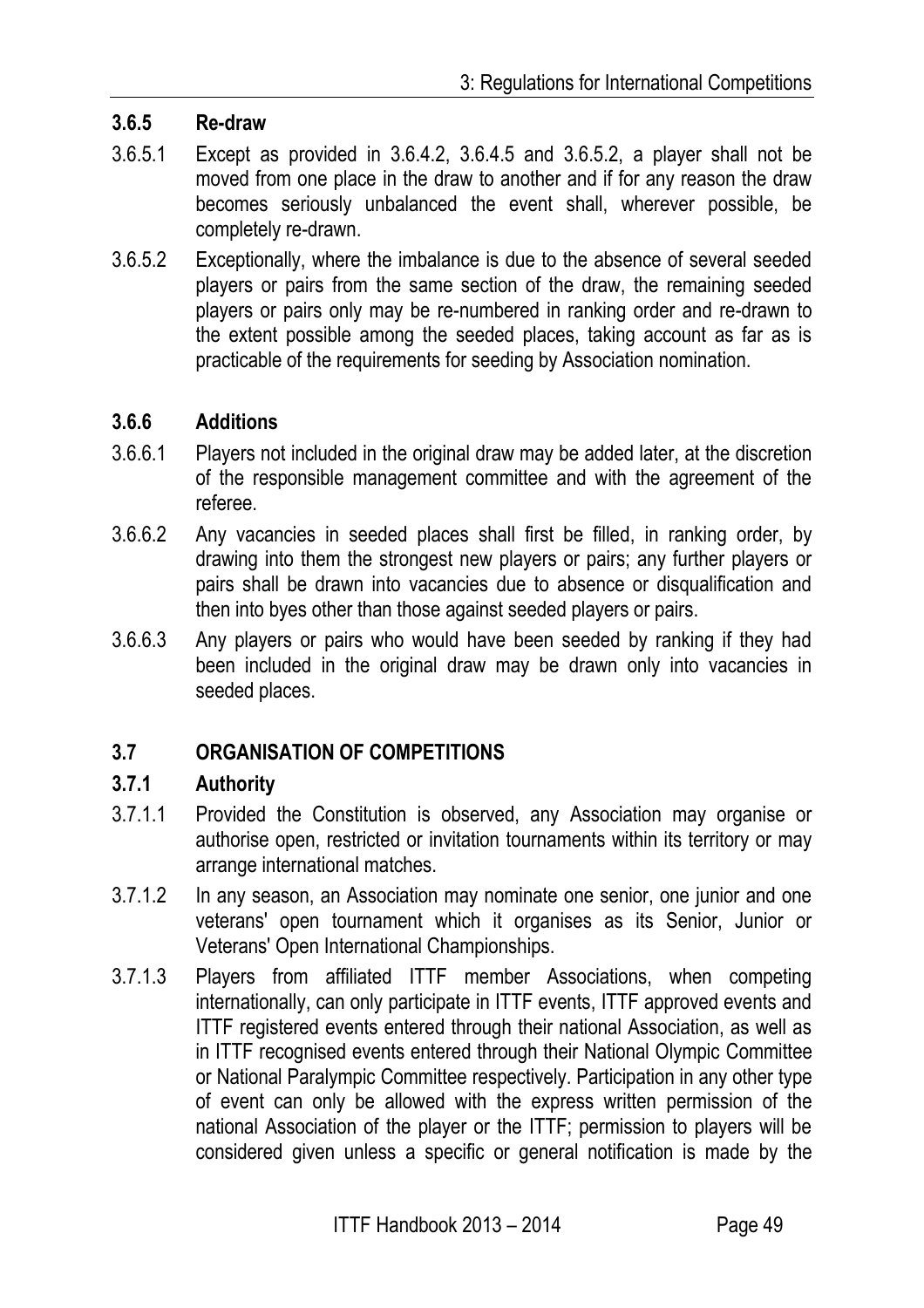national Association of the player or the ITTF withholding the permission to participate in an event or series of events.

- 3.7.1.4 A player or team may not take part in an international competition if he or she or it is suspended by his or her or its Association or Continental Federation.
- 3.7.1.5 No event may use a World title without the permission of the ITTF, or a Continental title without the permission of the appropriate Continental Federation.

# **3.7.2 Representation**

3.7.2.1 Representatives of all Associations whose players are taking part in an Open International Championships event shall be entitled to attend the draw and shall be consulted on any alterations to the draw or any decisions of appeal that may directly affect their players.

## **3.7.3 Entries**

- 3.7.3.1 Entry forms for Open International Championships shall be sent to all Associations not later than 2 calendar months before the start of the competition and not later than 1 calendar month before the date for the close of entries.
- 3.7.3.2 All entries nominated by Associations for open tournaments shall be accepted but the organisers shall have power to allocate entries to a qualifying competition; in deciding this allocation they shall take account of the relevant ITTF and Continental ranking lists and of any ranking order of entries specified by the nominating Association.

## **3.7.4 Events**

- 3.7.4.1 Open International Championships shall include men's singles, women's singles, men's doubles and women's doubles and may include mixed doubles and international team events for teams representing Associations.
- 3.7.4.2 In world title competitions, players in youth, junior and cadet events must be under 21, under 18 and under 15 respectively on 31st December immediately before the calendar year in which the competition takes place; these age limits are recommended for corresponding events in other competitions.
- 3.7.4.3 It is recommended that team matches at Open International Championships be played according to one of the systems specified in 3.7.6; the entry form or prospectus shall show which system has been chosen.
- 3.7.4.4 Individual events proper shall be played on a knockout basis, but team events and qualifying rounds of individual events may be played on either a knockout or a group basis.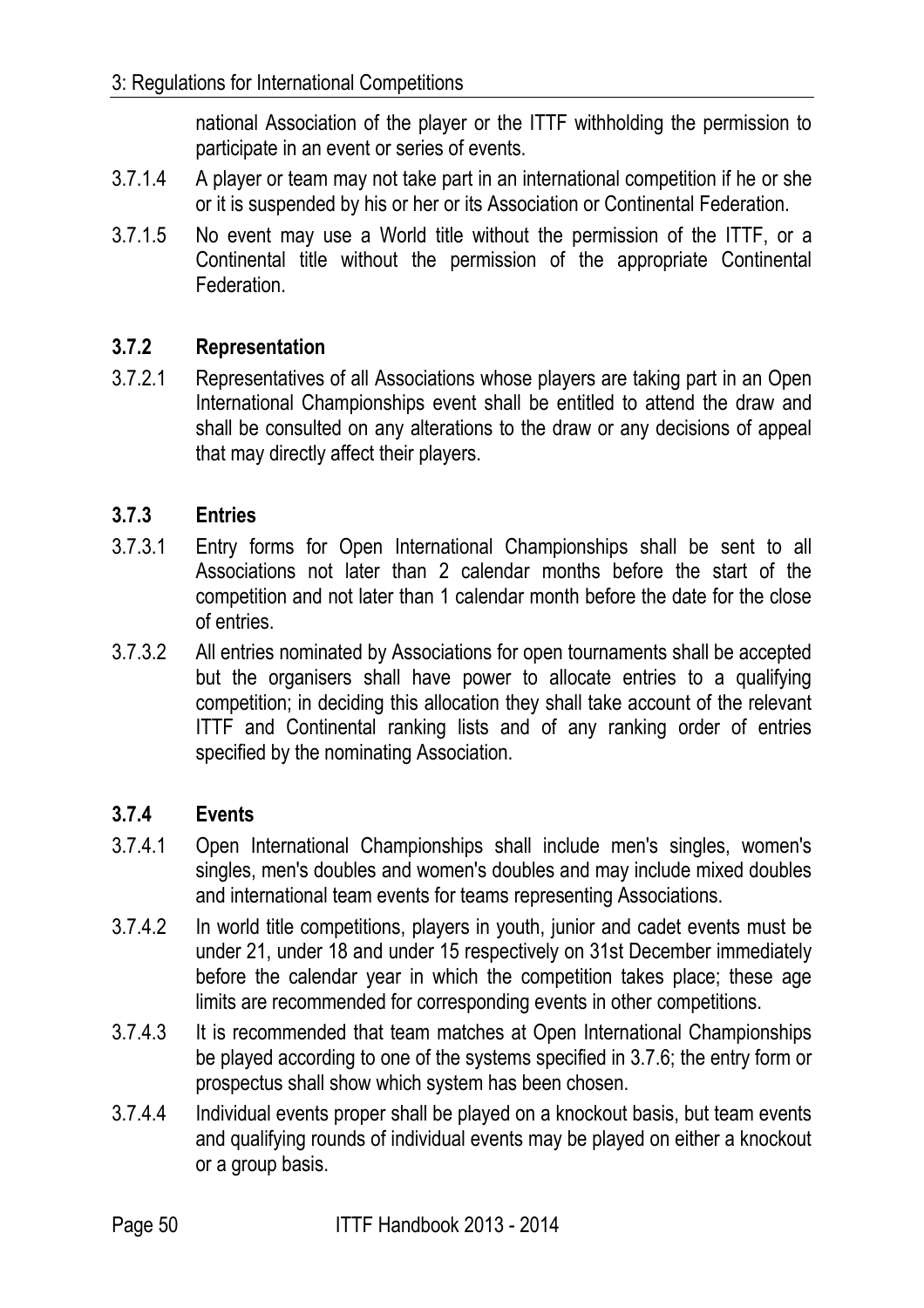## **3.7.5 Group Competitions**

- 3.7.5.1 In a group, or "round robin", competition, all members of the group shall compete against each other and shall gain 2 match points for a win, 1 for a loss in a played match and 0 for a loss in an unplayed or unfinished match; the ranking order shall be determined primarily by the number of match points gained. If a player is defaulted after the completion of a match for any reason, he or she shall be deemed to have lost the match, which shall subsequently be recorded as a loss in an unplayed match**.**
- 3.7.5.2 If two or more members of the group have gained the same number of match points their relative positions shall be determined only by the results of the matches between them, by considering successively the numbers of match points, the ratios of wins to losses first in individual matches (for a team event), games and points, as far as is necessary to resolve the order.
- 3.7.5.3 If at any step in the calculations the positions of one or more members of the group have been determined while the others are still equal, the results of matches in which those members took part shall be excluded from any further calculations needed to resolve the equalities in accordance with the procedure of 3.7.5.1 and 3.7.5.2.
- 3.7.5.4 If it is not possible to resolve equalities by means of the procedure specified in 3.7.5.1-3 the relative positions shall be decided by lot.
- 3.7.5.5 Unless otherwise authorised by the Jury, if 1 player or team is to qualify the final match in the group shall be between the players or teams numbered 1 and 2, if 2 are to qualify the final match shall be between the players or teams numbered 2 and 3 and so on.

## **3.7.6 Team Match Systems**

- 3.7.6.1 Best of 5 matches (New Swaythling Cup system, 5 singles)
- 3.7.6.1.1 A team shall consist of 3 players.
- 3.7.6.1.2 The order of play shall be
	- 1) A v X
	- 2) B v Y
	- 3) C v Z
	- 4) A v Y
	- 5) B v X
- 3.7.6.2 Best of 5 matches (Corbillon Cup system, 4 singles and 1 doubles)
- 3.7.6.2.1 A team shall consist of 2, 3 or 4 players.
- 3.7.6.2.2 The order of play shall be

1) A v X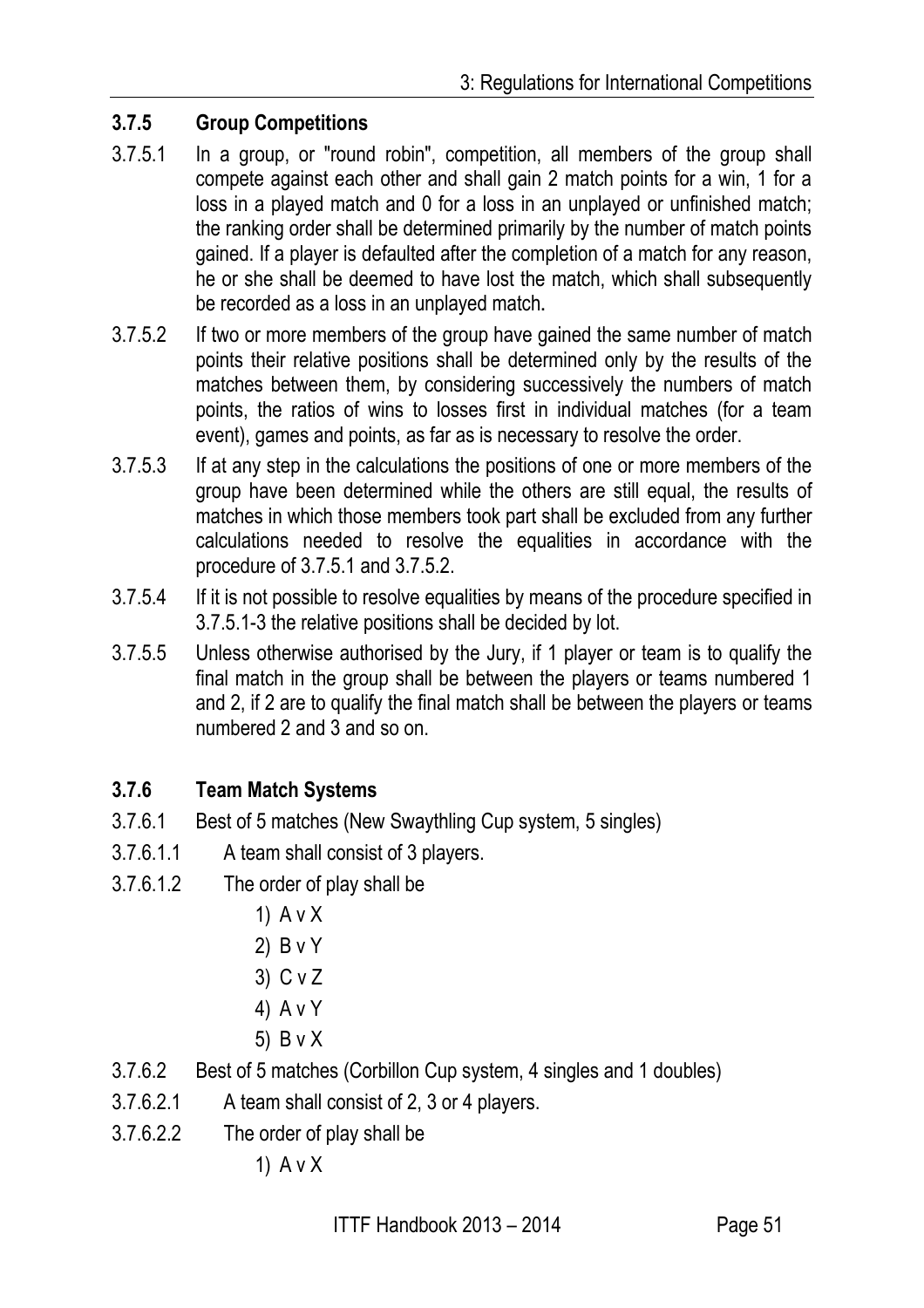- 2) B v Y
- 3) doubles
- 4) A v Y
- 5) B v X
- 3.7.6.2.3 In Para TT events, the order of play may be as in 3.7.6.2.2 except that the doubles match may be played last.
- 3.7.6.3 Best of 5 matches (Olympic system, 4 singles and 1 doubles).
- 3.7.6.3.1 A team shall consist of 3 players; each player shall compete in a maximum of 2 individual matches.
- 3.7.6.3.2 The order of play shall be
	- 1) A v X
	- 2) B v Y
	- 3) doubles C & A or B v Z & X or Y
	- 4) B or A v Z
	- 5) C v Y or X
- 3.7.6.4 Best of 7 matches (6 singles and 1 doubles)
- 3.7.6.4.1 A team shall consist of 3, 4 or 5 players.
- 3.7.6.4.2 The order of play shall be
	- 1) A v Y
	- 2) B v X
	- 3) C v Z
	- 4) doubles
	- 5) A v X
	- 6) C v Y
	- 7) B v Z
- 3.7.6.5 Best of 9 matches (9 singles)
- 3.7.6.5.1 A team shall consist of 3 players.
- 3.7.6.5.2 The order of play shall be
	- 1) A v X
	- 2) B v Y
	- 3) C v Z
	- 4) B v X
	- 5) A v Z
	- 6) C v Y
	- 7) B v Z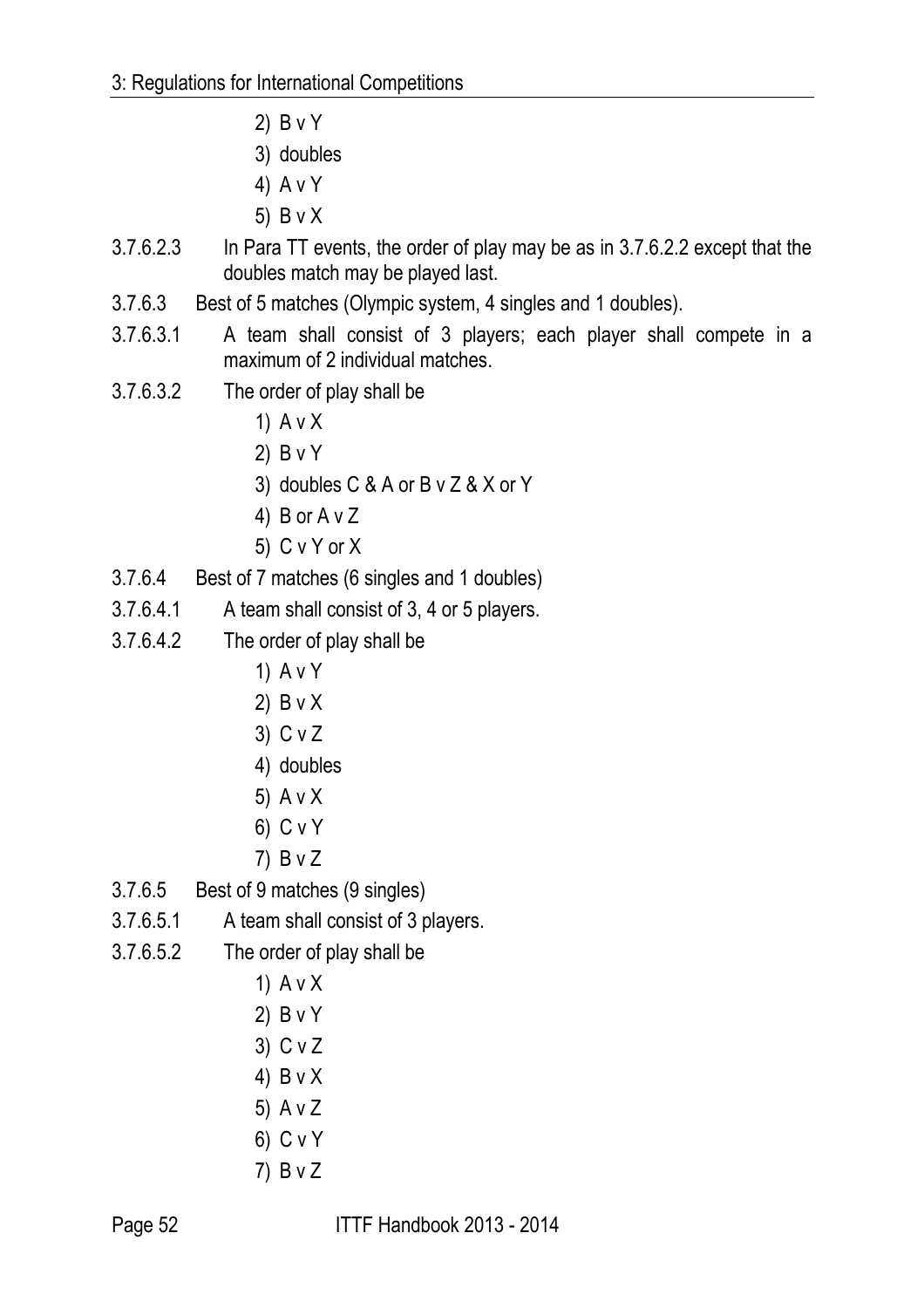- 8) C v X
- 9) A v Y

## **3.7.7 Team Match Procedure**

- 3.7.7.1 All players shall be selected from those nominated for the event.
- 3.7.7.2 The name of the team captain, playing or non-playing, shall be designated beforehand to the umpire.
- 3.7.7.3 Before a team match the right to choose A, B, C or X, Y, Z shall be decided by lot and the captains shall name their teams to the referee or his or her representative, assigning a letter to each singles player.
- 3.7.7.4 The pairs for a doubles match need not be nominated until the end of the immediately preceding singles match.
- 3.7.7.5 A team match shall end when one team has won a majority of the possible individual matches.

#### **3.7.8 Results**

3.7.8.1 As soon as possible after the end of a competition and not later than 7 days thereafter the organising Association shall send to the ITTF Secretariat and to the Secretary of the appropriate Continental Federation details of the results, including points scores, of international matches, of all rounds of Continental and Open International Championships and of the closing rounds of national championships.

#### **3.7.9 Television and Streaming**

- 3.7.9.1 An event other than World, Continental, Olympic or Paralympic title competitions may be broadcast by television only with the permission of the Association from whose territory the broadcast is made.
- 3.7.9.2 Participation in an international event presumes the consent of the Association controlling the visiting players to the televising of that event; in World, Continental, Olympic or Paralympic title competitions such consent is presumed for the showing anywhere of live or recorded television during the period of the event and within 1 calendar month afterwards.
- 3.7.9.3 All streaming of ITTF events (all categories) shall be subject to compliance with the ITTF streaming certification process and a Streaming Certification Fee (SCF) shall be charged to the rights holder of the event.